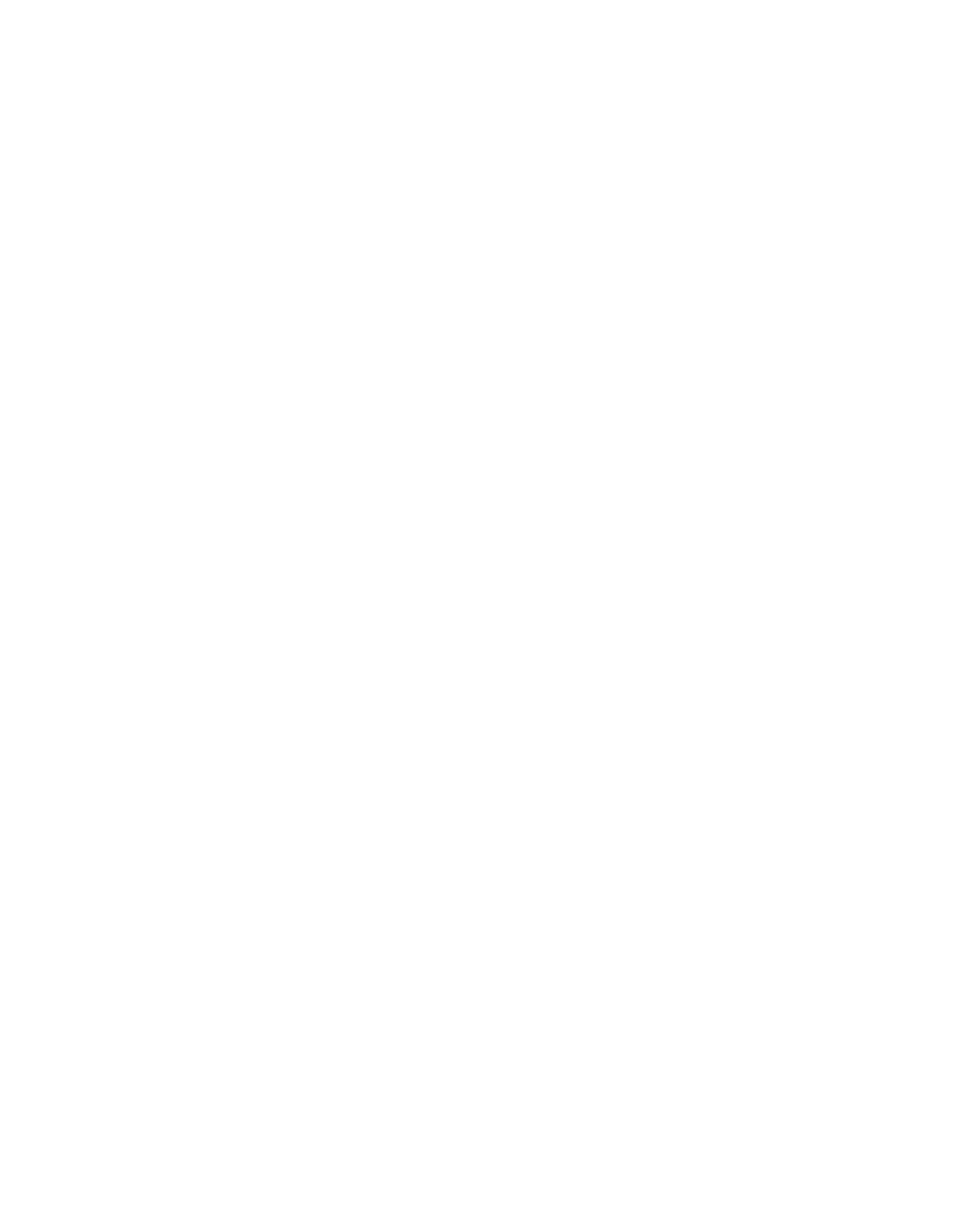## FOREWORD

Each fiscal year, the head of every government institution prepares and submits an annual report to Parliament on the administration of the Privacy Act.

This report is tabled in Parliament in accordance with section 72 of the Privacy Act under the direction of the minister of national revenue and the commissioner of the Canada Revenue Agency (CRA). It describes how the CRA administered and fulfilled its obligations under the Privacy Act between April 1, 2017, and March 31, 2018. The report also discusses emerging trends, program delivery, and areas of focus for the year ahead.

## THE PRIVACY ACT

The Privacy Act came into force on July 1, 1983. It protects the privacy of individuals by outlining strong requirements for collecting, retaining, using, disclosing, and disposing of personal information held by government institutions. It provides individuals (or their authorized representatives) with a right of access to their own personal information, with limited and specific exceptions, and with rights of correction or annotation or both. Individuals who are not satisfied with an institution's handling of their personal information or any matter related to a formal request made under the Privacy Act are entitled to complain to the Privacy Commissioner of Canada.

The Privacy Act's formal processes do not replace other ways of obtaining federal government information. The CRA encourages individuals and their representatives to consider requesting information through the following informal methods:

- the CRA website: **https://www.canada.ca/en/revenue-agency.html**
- the CRA's charities and giving, A to Z index: **https://www.canada.ca/en/services/taxes/charities.html**
- individual tax enquiries (including requests for forms and publications): **1-800-959-8281**
- Canada child benefit, the GST/HST credit, and related provincial and territorial programs, child disability benefit, and children's special allowances enquiries: **1-800-387-1193**
- TTY (teletypewriter for persons who are deaf or hard of hearing or who have a speech impairment): **1-800-665-0354**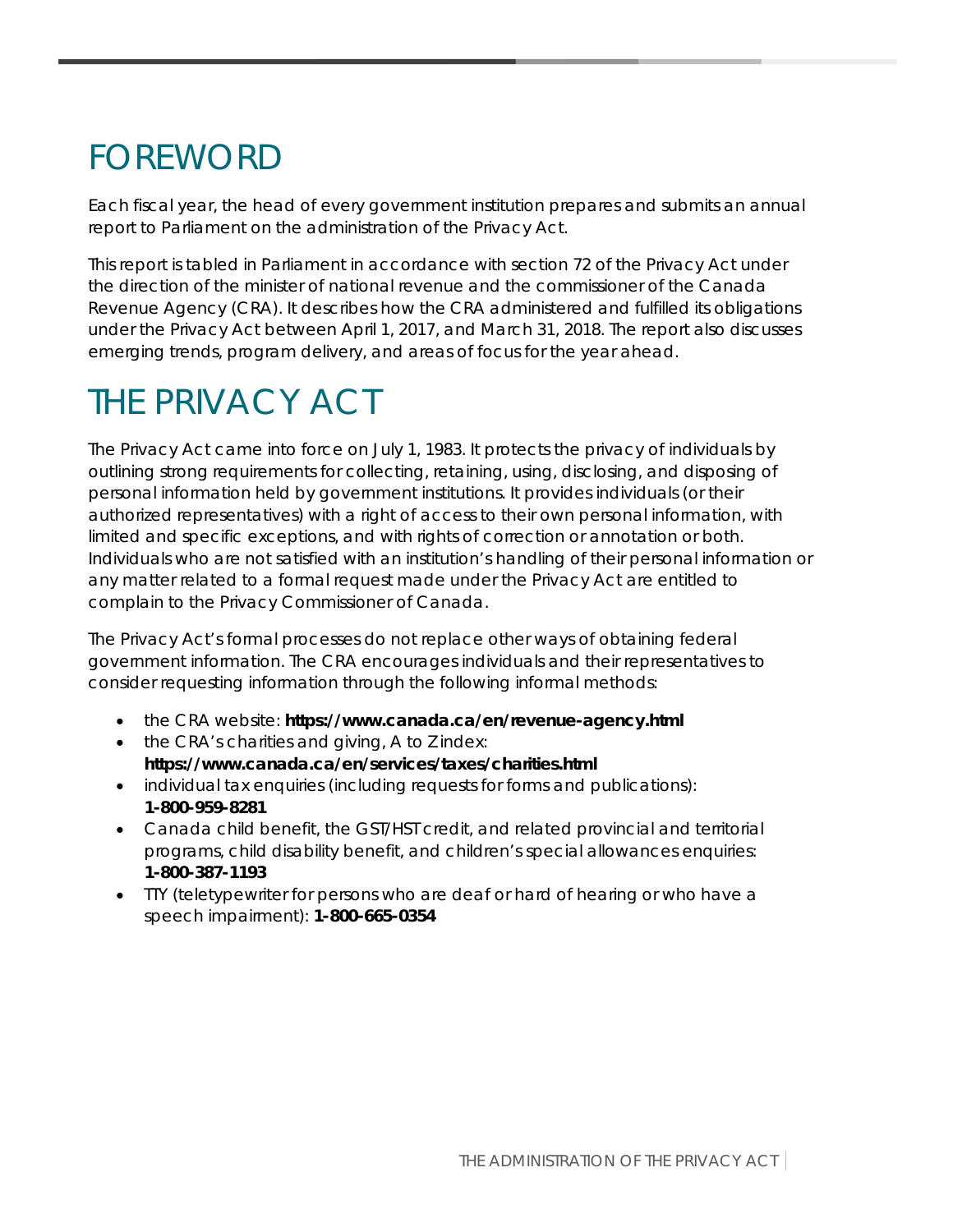## **TABLE OF CONTENTS**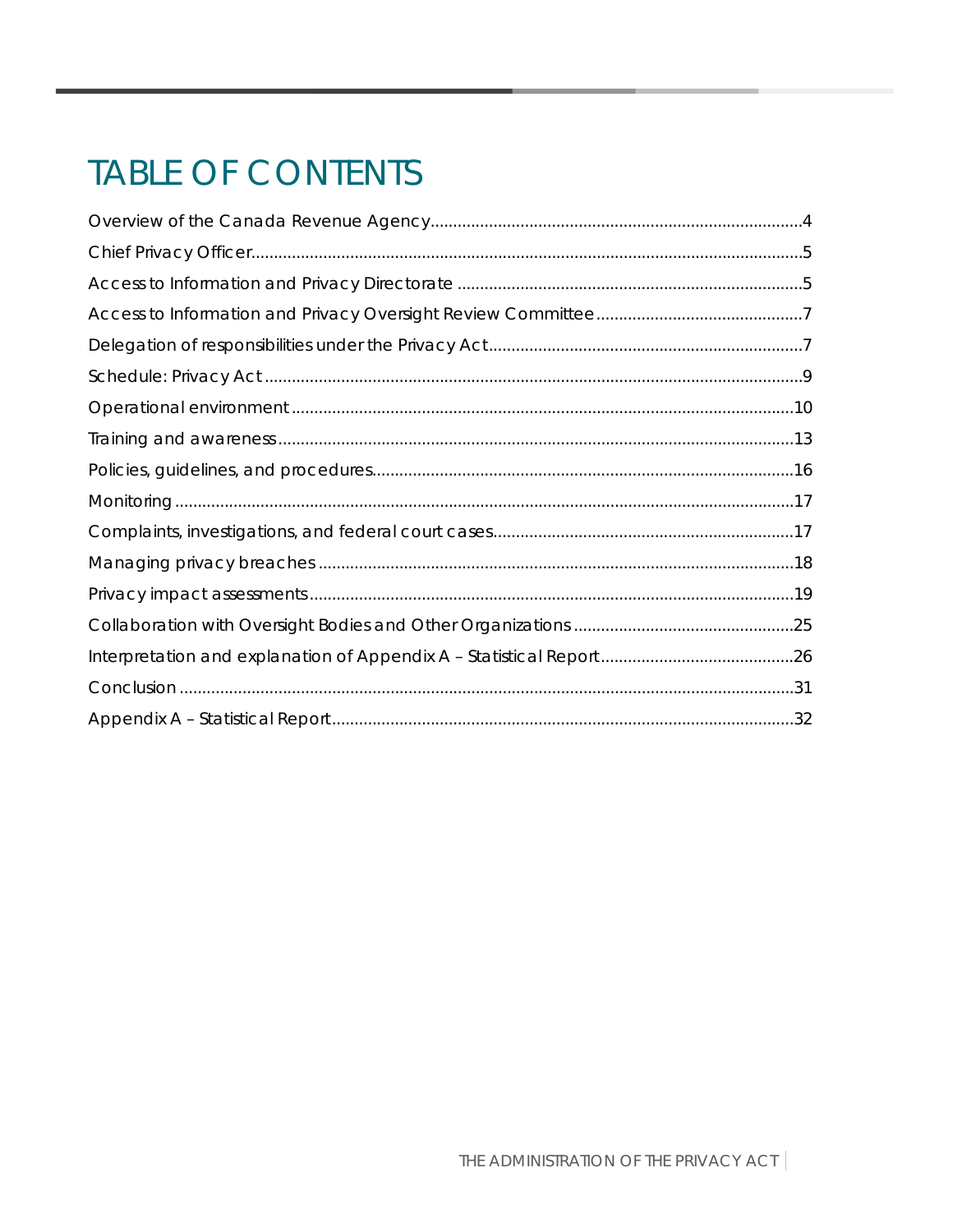## <span id="page-4-0"></span>OVERVIEW OF THE CANADA REVENUE AGENCY

The Canada Revenue Agency (CRA) administers tax laws for the Government of Canada and for most provinces and territories. It also administers various social and economic benefit and incentive programs delivered through the tax system. In addition, the CRA has the authority to enter into new partnerships with the provinces, territories, and other government bodies (at their request and on a cost-recovery basis) to administer non-harmonized taxes and other services. Overall, the CRA promotes compliance with Canada's tax legislation and regulations and plays an important role in the economic and social well-being of Canadians.

The minister of national revenue is accountable to Parliament for all of the CRA's activities, including administering and enforcing the Income Tax Act and the Excise Tax Act.

The Canada Revenue Agency Act provides for the establishment of a board of management consisting of 15 directors appointed by the Governor in Council. They include the chair, the commissioner and chief executive officer, a director nominated by each province, one director nominated by the territories, and two directors nominated by the Government of Canada. Under the provisions of the Canada Revenue Agency Act, the Board of Management oversees the organization and administration of the CRA, including the management of its resources, services, property, personnel, and contracts. In fulfilling this role, the Board of Management brings a forward-looking strategic perspective to the CRA's operations, fosters sound management practices, and is committed to efficient and effective service delivery.

As the CRA's chief executive officer, the commissioner is responsible for the day-to-day administration and enforcement of the program legislation that falls under the minister's delegated authority. The commissioner is accountable to the Board of Management for managing the CRA, supervising employees, and implementing policies and budgets. Moreover, the commissioner must assist and advise the minister with respect to legislated authorities, duties, functions, and Cabinet responsibilities.

The CRA is made up of 13 functional branches and 5 regional offices across the country.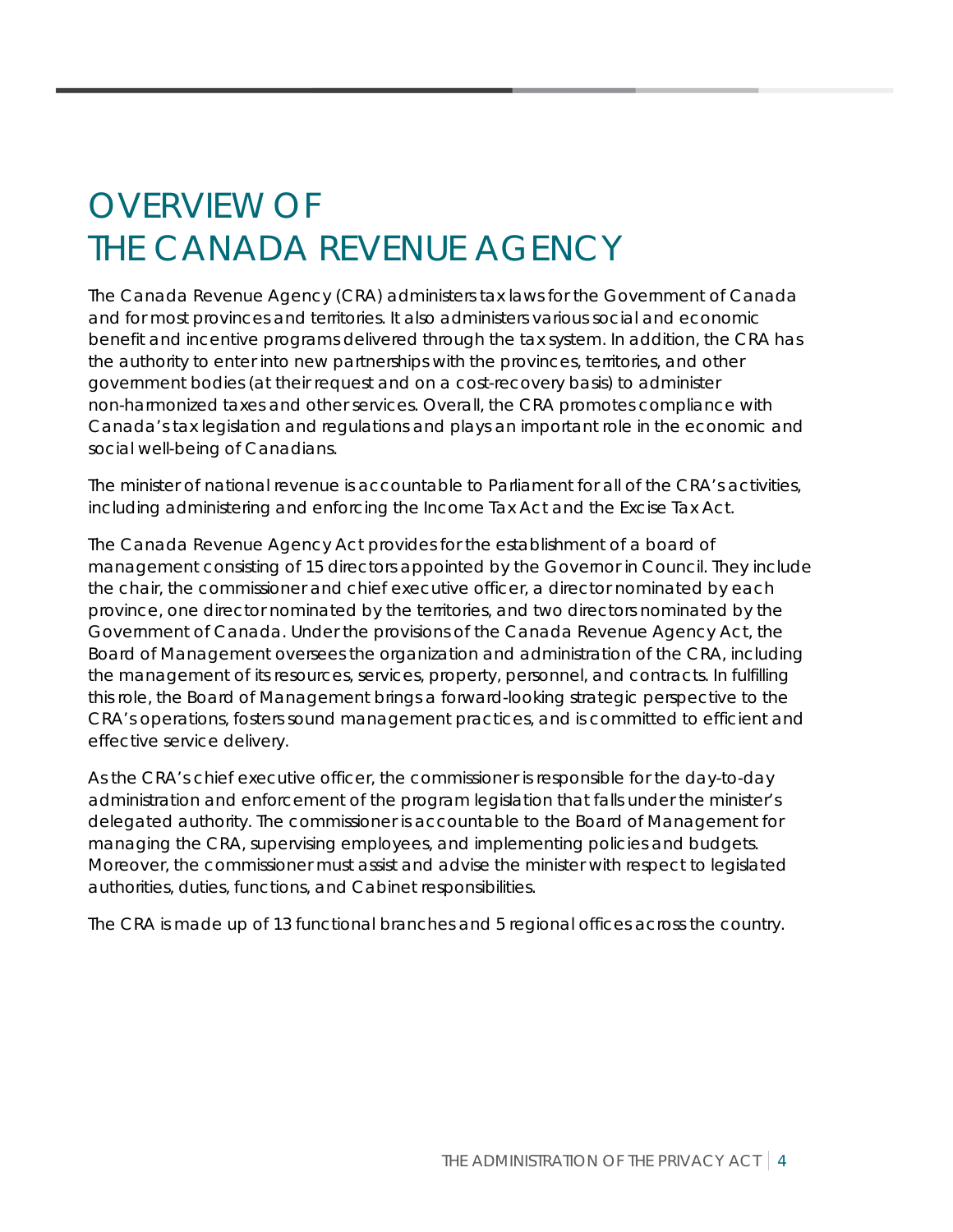## Branches

- Appeals
- Assessment, Benefit, and Service
- Audit, Evaluation, and Risk
- Collections and Verification
- Domestic Compliance Programs
- Finance and Administration
- Human Resources
- Information Technology

## Regions

- Atlantic
- Ontario
- Pacific
- International, Large Business, and Investigations
- Legal Services
- Legislative Policy and Regulatory Affairs
- Public Affairs
- Strategy and Integration
- Prairie
- Quebec

## <span id="page-5-0"></span>CHIEF PRIVACY OFFICER

The assistant commissioner, Public Affairs Branch, is the CRA's chief privacy officer. The chief privacy officer has a broad mandate for overseeing privacy at the CRA. To fulfill this mandate, the chief privacy officer:

- oversees decisions related to privacy, including privacy impact assessments
- champions personal privacy rights, including managing internal privacy breaches, according to legislation and policy
- reports to the CRA's senior management on the state of privacy management at the CRA at least twice a year

## <span id="page-5-1"></span>ACCESS TO INFORMATION AND PRIVACY **DIRECTORATE**

The Access to Information and Privacy Directorate helps the CRA meet its requirements under the Access to Information Act and the Privacy Act. To fulfill this mandate, the Directorate:

- responds to requests and enquiries under the Access to Information Act and the Privacy Act
- provides advice and guidance to CRA employees on requests for, and the proper management and protection of, personal information under the CRA's control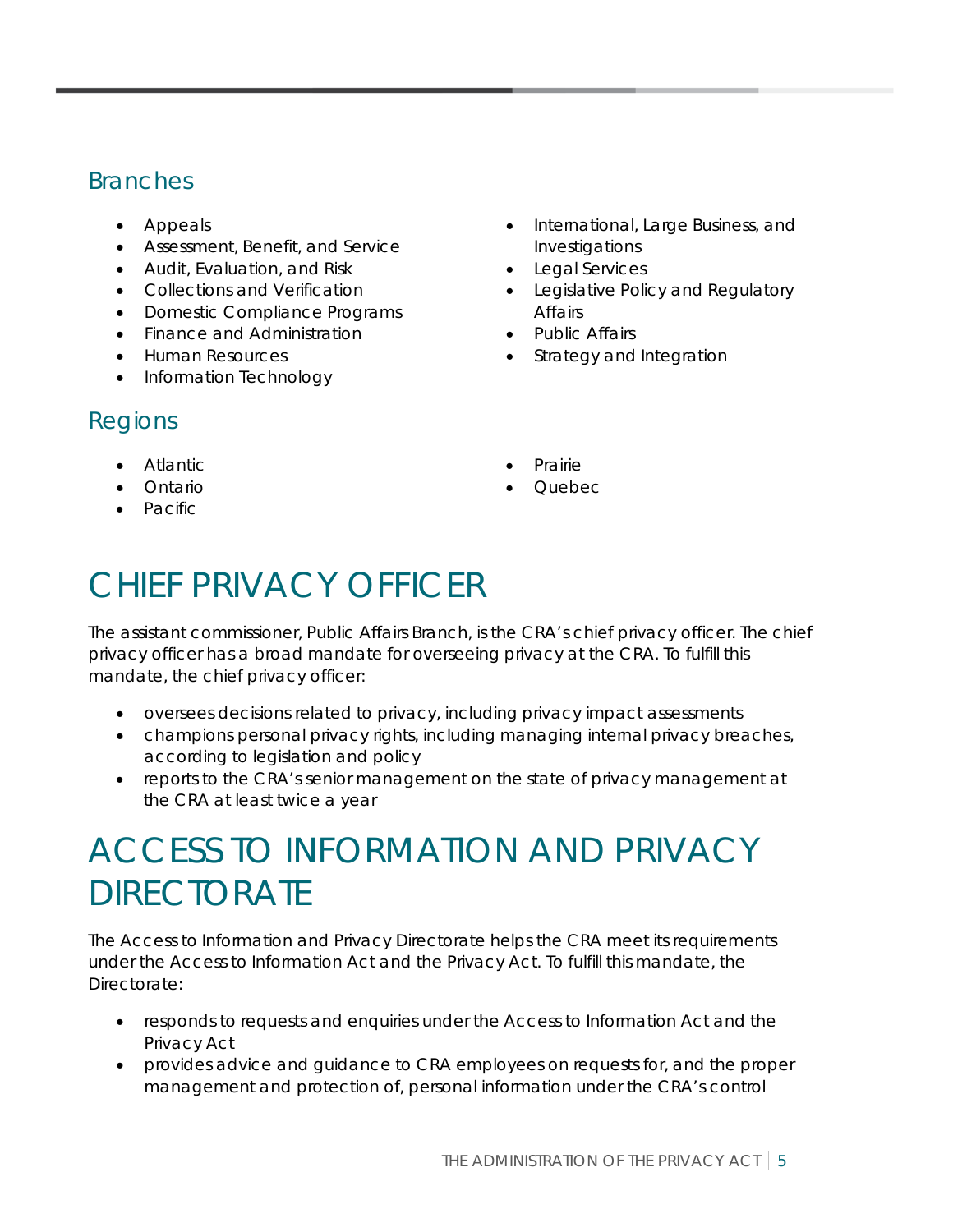- co-ordinates the privacy impact assessment process within the CRA, including giving expert advice to CRA employees on privacy implications, risks, and options for avoiding or reducing risks
- gives training and awareness sessions on the Access to Information Act and the Privacy Act and the practices and requirements for managing personal information
- communicates with the Treasury Board of Canada Secretariat and the offices of the information and privacy commissioners of Canada about policy and legislative requirements, complaints, and audits
- fulfills corporate planning and reporting obligations such as the CRA's annual reports to Parliament on the administration of the Access to Information Act and the Privacy Act

The director of the Access to Information and Privacy Directorate has the full delegated authority of the minister of national revenue under the Access to Information Act and the Privacy Act. The director also manages and co-ordinates the access to information and privacy program, leads strategic planning and development initiative, and supports the assistant commissioner, Public Affairs Branch, and chief privacy officer with the privacy governance function.

The directorate is made up of two main divisions: processing; and program support and training (within the directorate and CRA-wide). In addition to its Headquarters office in Ottawa, there is an office in Vancouver and an office in Montréal. In fiscal year 2017–2018, an equivalent of 126 full-time employees administered the Access to Information Act and the Privacy Act.

The following chart shows the structure of the Access to Information and Privacy directorate.

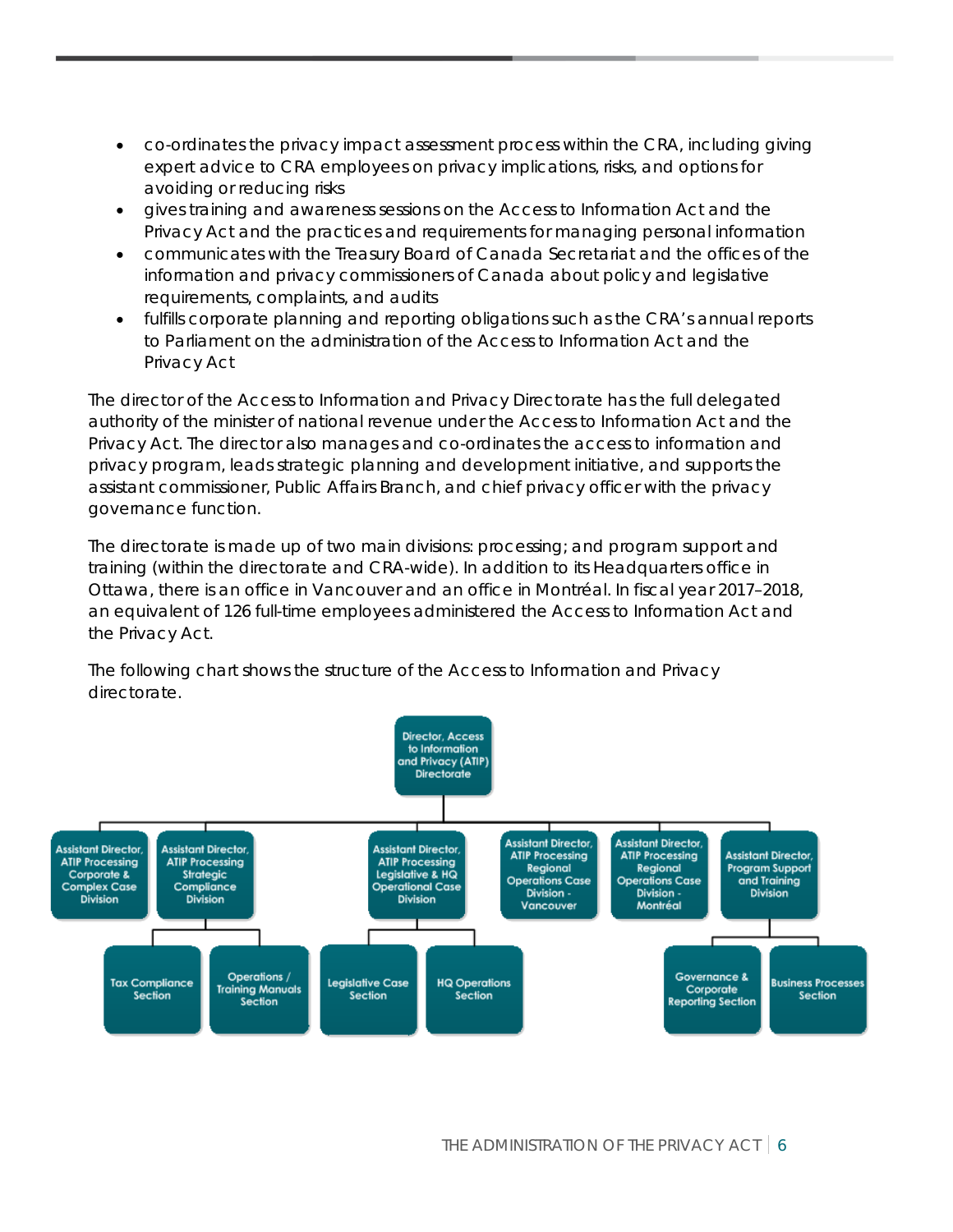## <span id="page-7-0"></span>ACCESS TO INFORMATION AND PRIVACY OVERSIGHT REVIEW COMMITTEE

The Access to Information and Privacy Oversight Review Committee is an assistant-commissioner-level committee, chaired by the chief privacy officer. The Committee was established to ensure horizontal consultation, collaboration, and decision-making on emerging access to information and privacy issues at the CRA. Among other responsibilities, the Committee identifies measures to support more effective administration of access to information and privacy matters and champions related activities.

## <span id="page-7-1"></span>DELEGATION OF RESPONSIBILITIES UNDER THE PRIVACY ACT

As head of the CRA, the minister of national revenue is responsible for how the CRA administers and complies with the Privacy Act, the Privacy Regulations, and the related Treasury Board of Canada Secretariat policy instruments. Section 73 of the Privacy Act gives the minister the authority to designate one or more officers or employees of the CRA to exercise or perform all, or part, of the minister's powers, duties, and functions under the Act.

The CRA's current delegation order for the Privacy Act was signed by the Minister of National Revenue on January 14, 2016. It identifies specific provisions of the Privacy Act and its regulations that the Minister has delegated to various positions within the CRA.

The access to information and privacy director and assistant directors, as well as the managers of the processing units, approve responses to requests under the Privacy Act. Delegations are also extended to the commissioner, the deputy commissioner, and the assistant commissioner, Public Affairs Branch, and chief privacy officer.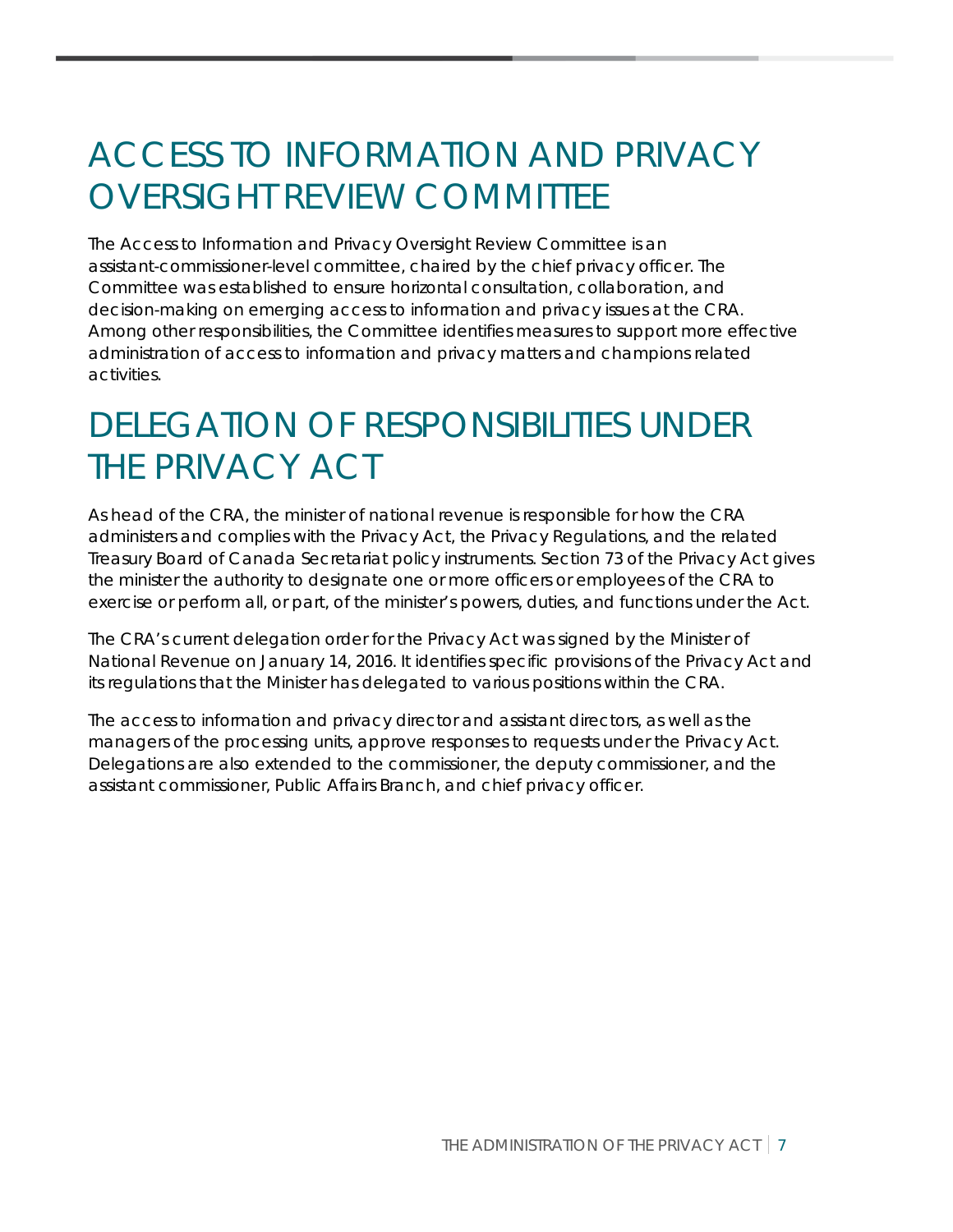Minister of National Revenue



Ministre du Revenu national

Ottawa, Canada K1A 0A6

Privacy Act Delegation Order

I, Diane Lebouthillier, Minister of National Revenue, do hereby designate, pursuant to section 73 of the Privacy Act, the officers or employees of the Canada Revenue Agency who hold the positions set out in the attached Schedule to exercise or perform the powers, duties, or functions that have been given to me as head of a government institution under the provisions of the Privacy Act as set out in the Schedule.

This designation replaces all previous delegation orders.

Arrêté sur la délégation en vertu de la Loi sur la protection des renseignements personnels

Je, Diane Lebouthillier, ministre du Revenu national, délègue par les présentes, en vertu de l'article 73 de la Loi sur la protection des renseignements personnels, aux cadres ou employés de l'Agence du revenu du Canada détenteurs des postes mentionnés dans l'annexe ci-jointe les attributions dont je suis, en qualité de responsable d'une institution fédérale, investie par les dispositions de la Loi sur la protection des renseignements personnels qui sont mentionnées dans l'annexe.

Le présent document remplace et annule tout arrêté antérieur.

La ministre du Revenu national.

Diane Lebouthillier Minister of National Revenue

Signed in Ottawa, Ontario, Canada this 14th day of January, 2016 Signé à Ottawa, Ontario, Canada le 14 jour de janvier 2016

## Canadä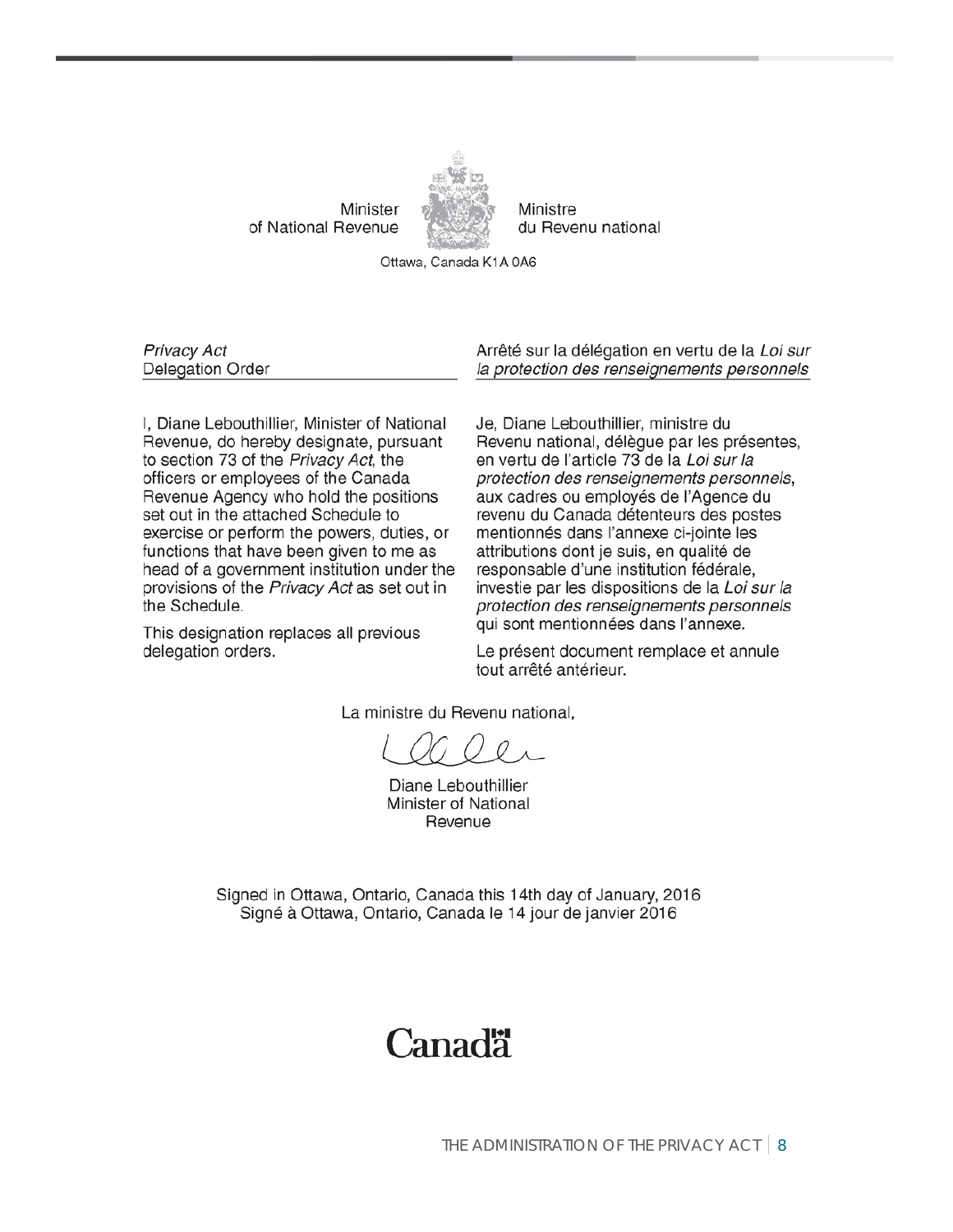## <span id="page-9-0"></span>SCHEDULE: PRIVACY ACT

The CRA positions that are authorized to perform the powers, duties, and functions given to the minister of national revenue as head of a government institution under the provisions of the Privacy Act and its regulations are the following:

**Commissioner**

• Full authority

**Deputy commissioner**

• Full authority

**Assistant commissioner, Public Affairs Branch, and chief privacy officer**

• Full authority

**Director, Access to Information and Privacy Directorate, Public Affairs Branch**

• Full authority

**Assistant directors, Access to Information and Privacy Directorate, Public Affairs Branch**

• Full authority with the exception of paragraphs 8(2)(j) and (m) and subsection 8(5)

**Managers, Access to Information and Privacy Directorate, Public Affairs Branch**

• Subsection 9(1); sections 14 and 15; paragraphs 17(2)(b) and 17(3)(b); subsections 19(1) and 19(2); sections 20 to 22 and 23 to 28; subsections 33(2), 35(1), and 35(4) of the Privacy Act; and section 9 of the Privacy Regulations.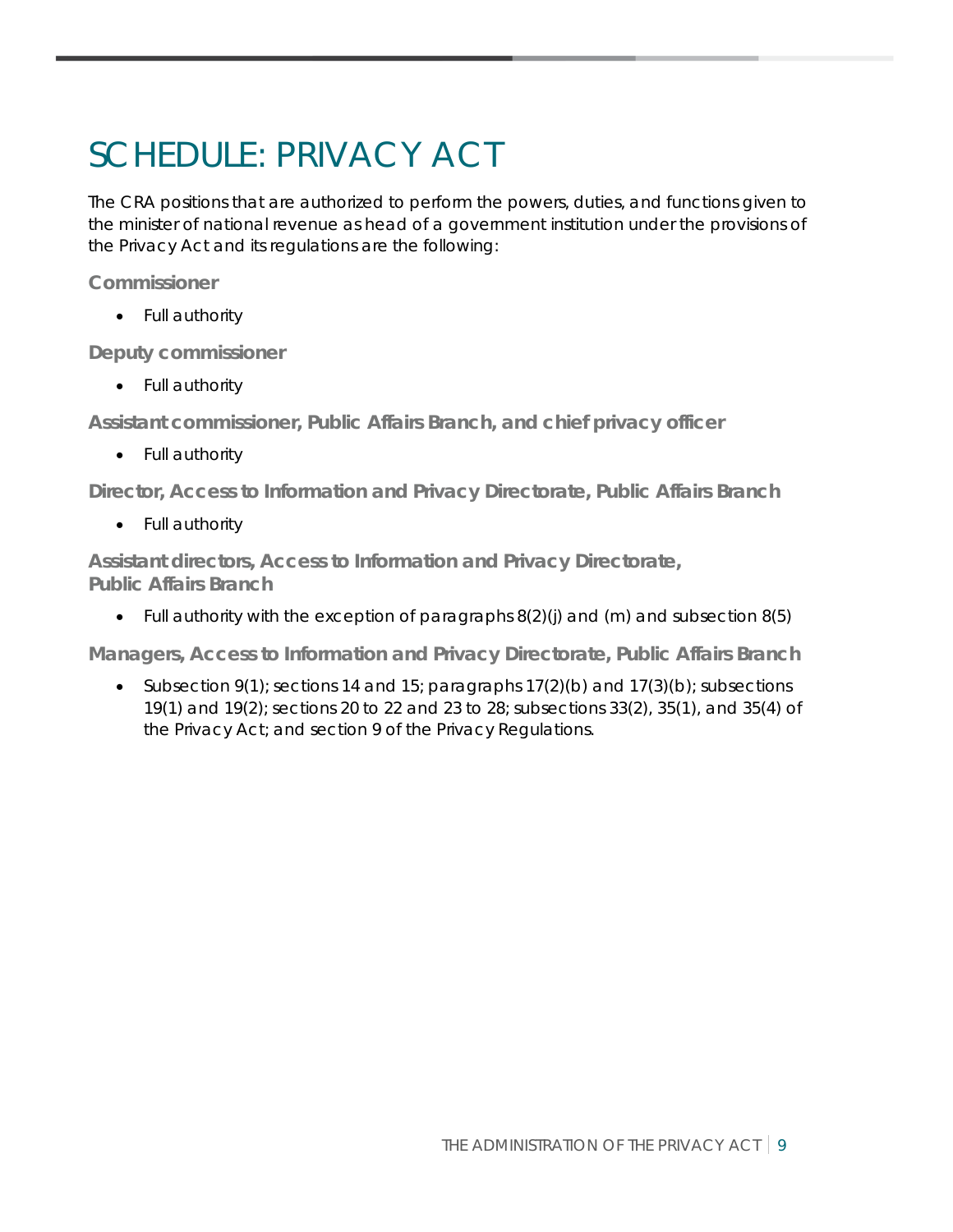## <span id="page-10-0"></span>OPERATIONAL ENVIRONMENT

As the chief administrator of federal, provincial, and territorial tax laws, the CRA maintains one of the largest repositories of personal information in the Public Service of Canada. In addition, the CRA collects and manages the personal information for its workforce of about 40,000 individuals.

The CRA's Access to Information and Privacy Directorate processes among the largest volume of privacy requests and pages of all federal institutions. The CRA historically ranks among the top 10 federal institutions. According to the most recent Treasury Board of Canada Secretariat statistics, in 2016–2017 the CRA processed the second largest volume of pages (1.1 million) of all federal institutions and received the eighth largest number of requests. This trend may have continued in 2017–2018 because for the second consecutive year, the CRA received and completed more requests than any point in history. In fact, there was a 19% increase in requests received with 3,791 and a 12% increase in requests completed with 3,821.

Beyond the 3,791 requests received under the Privacy Act during the fiscal year, the CRA's privacy workload included complaint files and internal and external consultations.

Despite this challenging workload, through collaborative relationships and the continued implementation of the access to information and privacy inventory reduction plan, the CRA processed more requests than received and reduced the total deemed refusal rate of requests by 29% over the last reporting period. As well, significant efforts were also deployed leading to progress across virtually all indicators, including openness and transparency, training, awareness, and strengthening of the privacy framework.

In a 10 year span, requests received have increased from 1,553 to 3,791 (144%) and pages processed have increased from 392,173 to 920,251 (135%).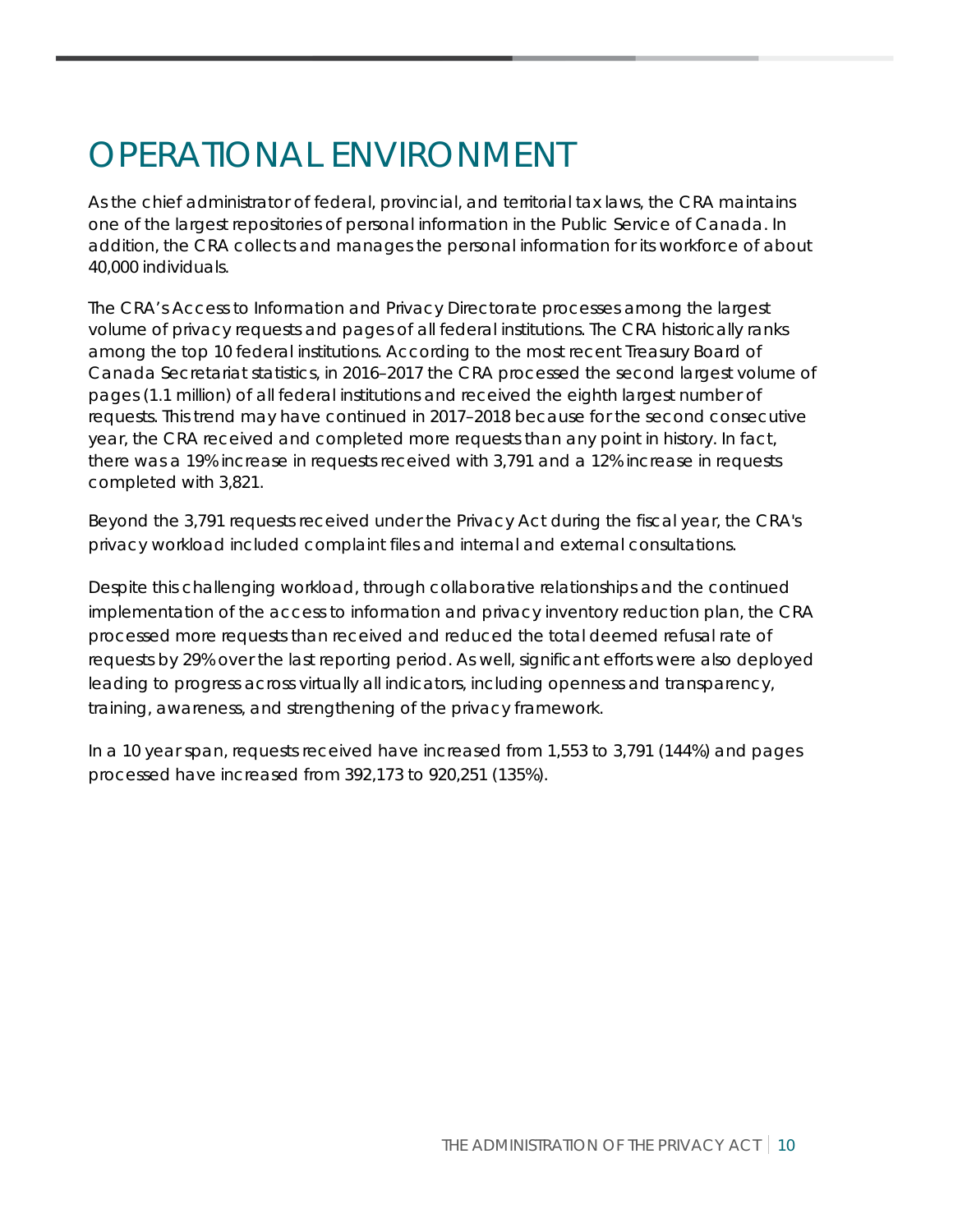The following table shows the directorate's workload over the past 10 fiscal years.



**Workload Trends**

## **Staffing**

In 2017–2018, the Access to Information and Privacy Directorate undertook many actions to manage the growing access to information and privacy workload including:

- creating a junior analyst position to support career progression and to streamline work activities
- centralizing more clerical activities into the intake unit
- supporting the CRA's service renewal initiative
- launching three selection processes
- addressing long-term acting positions
- providing developmental opportunities at the SP-07 level

### Lean continuous improvement

In 2016–2017, the Access to Information and Privacy Directorate completed a Lean Six Sigma review of processes to identify ways to better use the directorate's resources, improve processes, and complete requests more efficiently. Lean is a continuous improvement methodology that maximizes efficiency and effectiveness in the life-cycle of a process.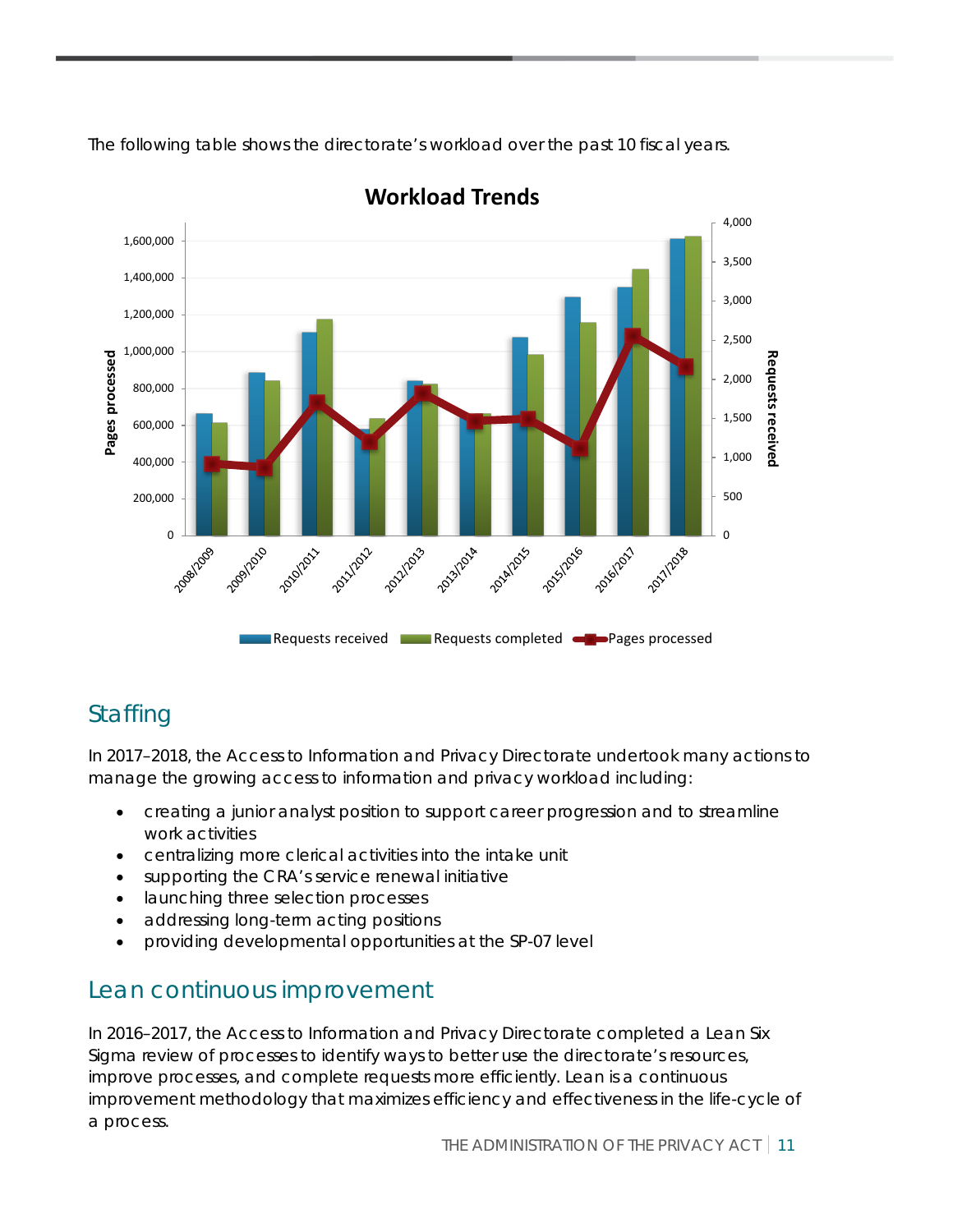During 2017–2018, a continuous improvement team was formed, with representatives from all teams and employee levels, the goal being to get continual feedback from employees. Also, the Access to Information and Privacy Directorate completed 17 improvement ideas this fiscal year, including: the switch to a paperless environment, the use of e-signatures, and the streamlined processing of mailouts.

During the Kaizen event, targets were established to reduce the processing time of levels 2, 3, and 4 complexity files. Due to the many improvements implemented during the fiscal year, the following results were achieved:

- Level 2 complexity files
	- o Target 10% reduction / Actual 45% reduction
	- o Processing time reduced from 108 days to 59 days.
- Level 3 and 4 complexity files
	- o Target 10% reduction / Actual 38% reduction
	- o Processing time reduced from 144 days to 90 days.

To make sure the Access to Information and Privacy Directorate is further positioned to support Lean continuous improvement during the fiscal year, two employees from the directorate participated in external Lean principles training.

Beyond the focus on Lean in the Access to Information and Privacy Directorate, other parts of the CRA are also looking at how to improve their processes to respond more efficiently to access to information and privacy requests. Of note, the Appeals Branch held a Kaizen event on their access to information and privacy process that Access to Information and Privacy Directorate employees participated in.

In 2018–2019, the Access to Information and Privacy Directorate will review any new procedure under a Lean lens to eliminate waste and steps that do not add value to the client.

## Enhancement of the Privacy Management Framework

Late in 2017–2018, the CRA hired a third-party contractor to do a comprehensive review of all existing elements in the CRA's privacy management framework. This includes: governance, policy instruments, guidance and tools, oversight and monitoring, and training and communication mechanisms.

The review is aimed at improving the horizontal integration of the various parts of the CRA's privacy management program into a cohesive and well-articulated framework, as well as improving horizontal integration and reporting. To support this, the work has involved meetings with assistant commissioners of key stakeholder branches and the review of key documentation such as the corporate risk profile.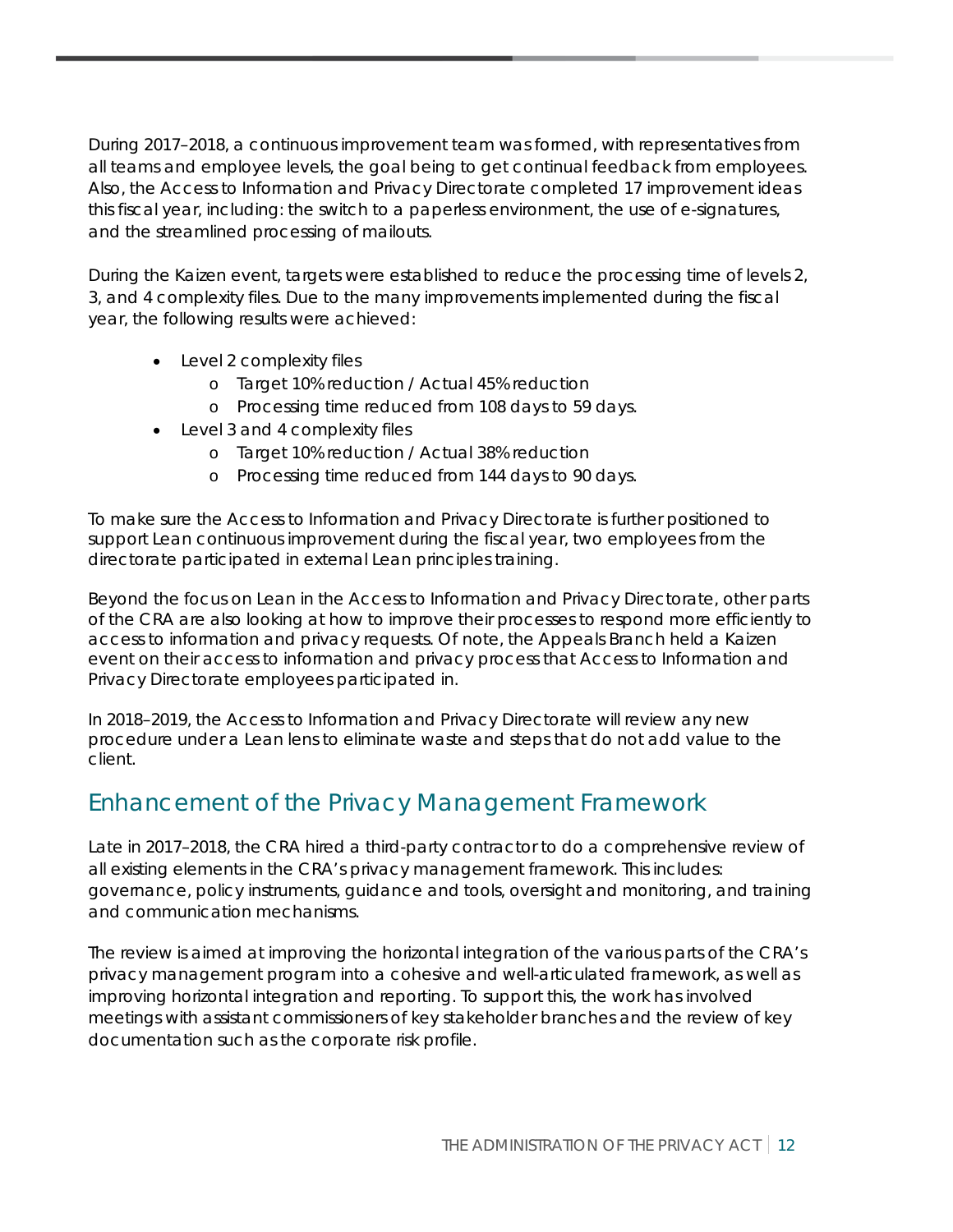The consultations focussed around the review and analysis of privacy breach incidents, information sharing, safeguarding and retention of personal information, cyber security gaps, risk analysis, and procedures for disclosing information.

The consultant's work will end in Q1 2018–2019, and the proposed deliverables will be:

- a fulsome current state and gap analysis of the CRA's privacy management framework
- a final report that will include strengths, weaknesses, recommendations, and the identification and production of any new or updated tools to enhance the privacy framework

## Modernization of the Privacy Act

The CRA continues to work closely with various stakeholders on the Government of Canada's commitment to modernize the Privacy Act. Specifically, the CRA is an active participant on the Department of Justice Canada-led committees and working groups created to review the proposed changes to the act.

The CRA will make sure that any changes related to the modernization of the Privacy Act are implemented efficiently and effectively.

## <span id="page-13-0"></span>TRAINING AND AWARENESS

## **Training**

The Access to Information and Privacy Directorate provides training to CRA employees on the requirements of, and responsibilities under, the Access to Information Act and the Privacy Act. This training is tailored to the needs of the audiences. For instance, employees who have little or no knowledge of the subject are encouraged to take the ATIP Fundamentals course or the Access to Information in the Government of Canada course offered by the Canada School of Public Service. Subject matter experts are advised to take more specific training, such as on how to provide complete recommendations to access to information and privacy analysts when they send records in response to requests.

The CRA's Legal Services Branch also provides specialized training on the Access to Information Act and the Privacy Act to advise CRA staff on how to prepare documents for release in CRA reading rooms, as well as on the legal interpretation of the Access to Information Act and the Privacy Act for specialized CRA staff such as auditors.

In 2017–2018, close to 1,000 CRA employees across Canada participated in instructor-led and online training. In total, this fiscal year:

• 460 employees participated in 23 training sessions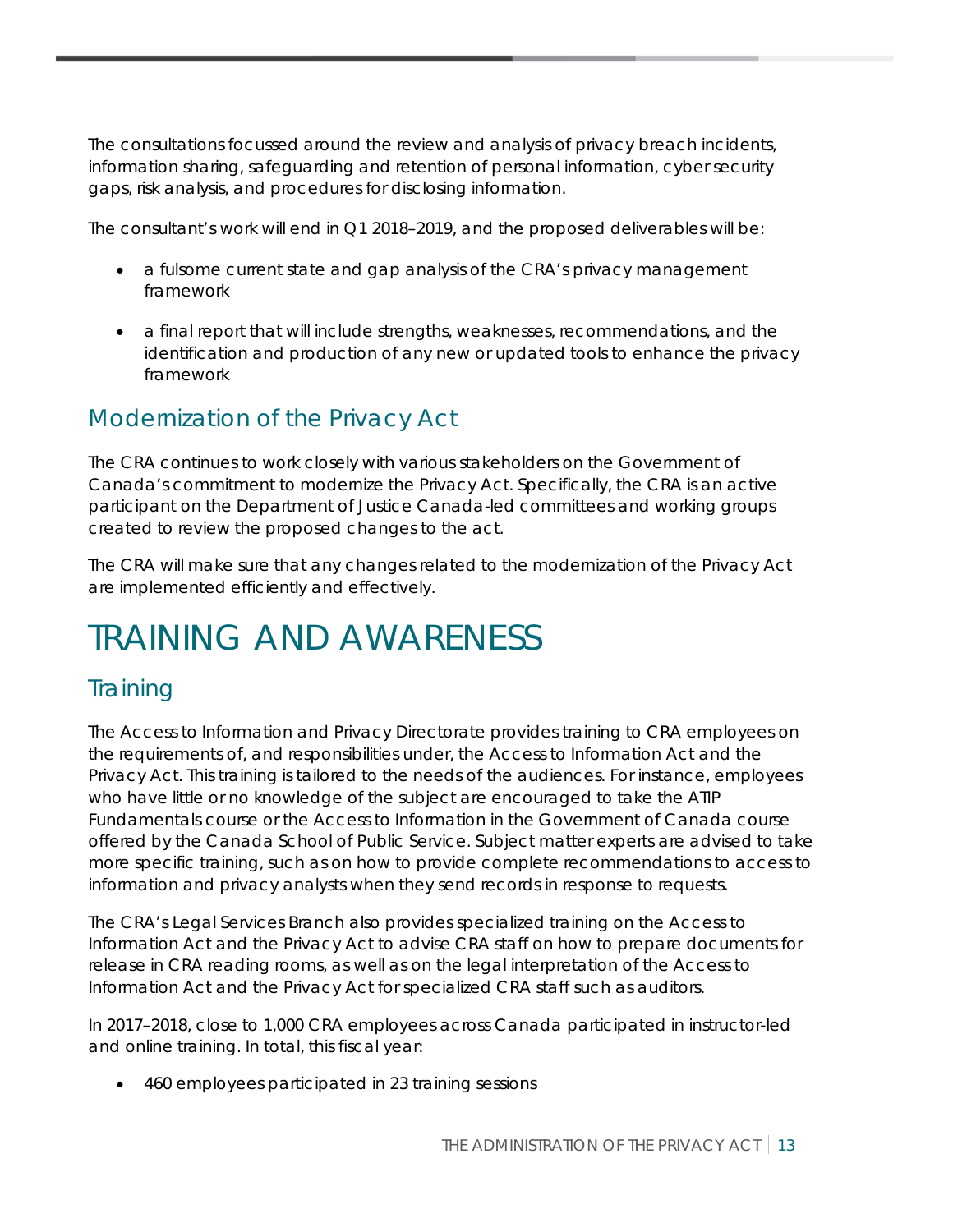- 392 employees took the Canada School of Public Service ATIP Fundamentals online course
- 20 employees attended the Canada School of Public Service Access to Information in the Government of Canada in-class course
- 91 employees participated in specialized training given by the Legal Services Branch

Due to a shift from instructor-led to online training, the number of employees who attended online training is likely much larger, since these training sessions are frequently attended by large groups of employees under one registration.

The Legal Services Branch is developing a training module on informal disclosure that will complement program specific training. Training is scheduled to be provided in 2018– 2019.

**Online training and awareness**

In 2017–2018, the CRA continued to look at innovative ways to reach wider audiences and provide more specialized training online by creating:

- the first of a suite of 10 web-based modules that offer specialized technical training and learning path products for access to information and privacy analysts.
	- o a presentation took place during the fiscal year to show this module to multiple government departments.
- KnowHow products that complement program specific procedures. KnowHow provides user-friendly online instructions to CRA employees and managers.
	- o formal disclosure KnowHow product this is designed to increase awareness of roles and responsibilities associated with how to respond to a request made under the Access to Information Act or the Privacy Act.
	- o informal disclosure KnowHow product this is designed to increase awareness on basic considerations for disclosure and examples of what can and cannot be disclosed informally without a request received under the Access to Information Act or the Privacy Act.
- a training module, to complement program-specific training, on the informal disclosure of taxpayer information, developed by the Legal Services Branch.
	- o planned to be piloted in 2018-2019 simultaneously using three channels: in class, webinar, and videoconference to maximize accessibility
	- o the module can be customized for specific CRA programs, depending on the need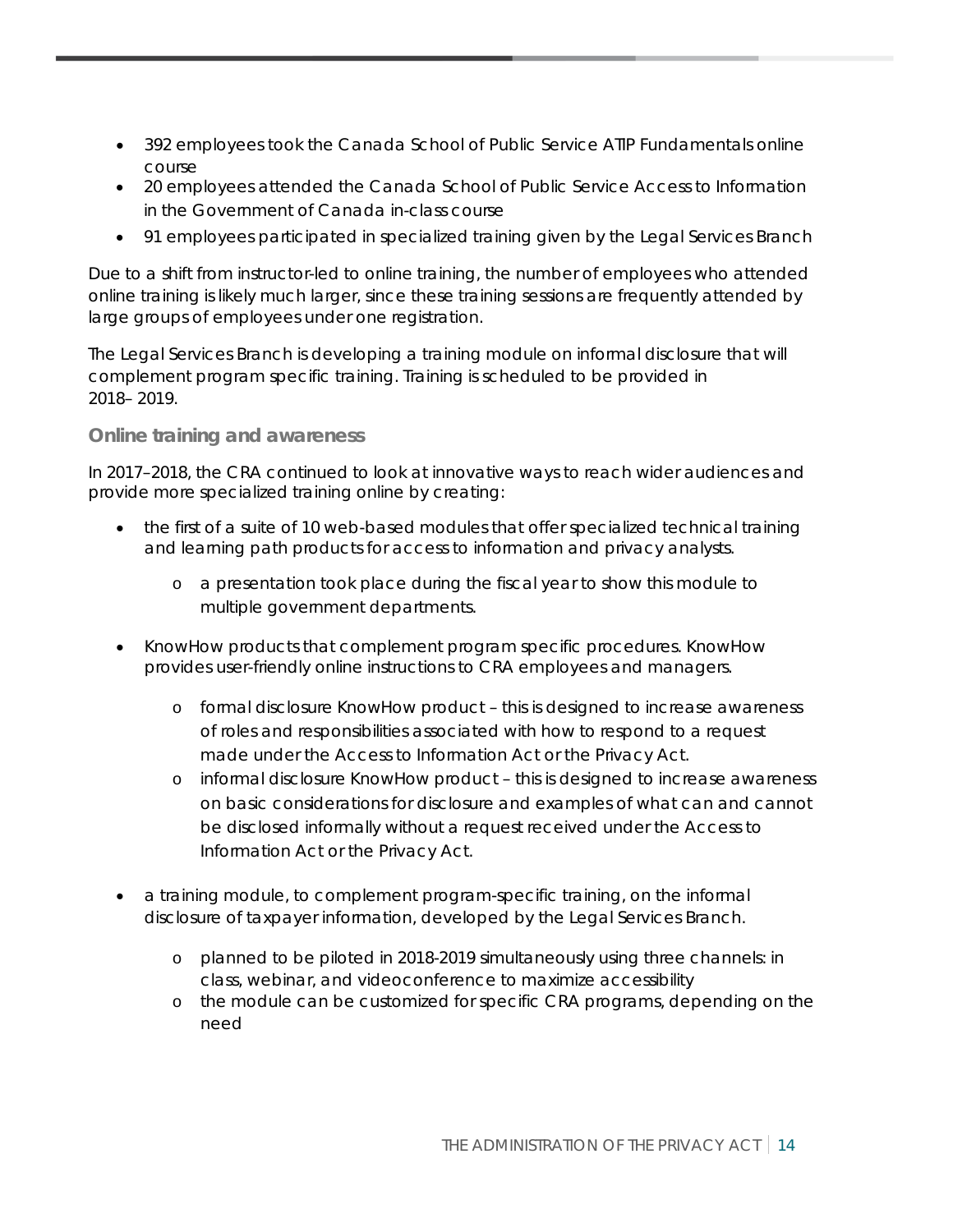## Raising awareness

The trust Canadians place in the CRA to protect their personal information is a cornerstone of the CRA's work. In 2017–2018, the Access to Information and Privacy Directorate worked on many projects to enhance employees' awareness of their privacy-related roles and responsibilities.

For the seventh consecutive year, the CRA joined the Office of the Privacy Commissioner of Canada and many other institutions across Canada, and the world, to promote Data Privacy Day. This day highlights the impact that technology has on privacy rights and underlines the importance of valuing and protecting personal information. The CRA's activities focused on the role all CRA employees play in safeguarding personal information in their day-to-day jobs. The following activities took place during the week:

- an intranet banner promoted the theme of the week and the link to access the CRA's privacy toolkit.
- the Chief Privacy Officer, Chief Information Officer, and the recently appointed Chief Data Officer sent a joint message to all CRA employees promoting the awareness week and the importance of safeguarding personal information at all times.
- the Commissioner and the Chief Privacy Officer tweeted during the week to highlight that the CRA takes the protection of personal information very seriously.
- a privacy quiz was posted on the CRA's intranet site.
- calendars provided by the Office of the Privacy Commissioner of Canada were sent to CRA employees across the country.

Beyond this event, the directorate raised awareness about access to information and privacy and the role they play in supporting sound privacy management at the CRA through: quarterly teleconferences with access to information and privacy contacts with all CRA branches and regions; and in briefings on matters related to access to information and privacy to CRA senior management, as required.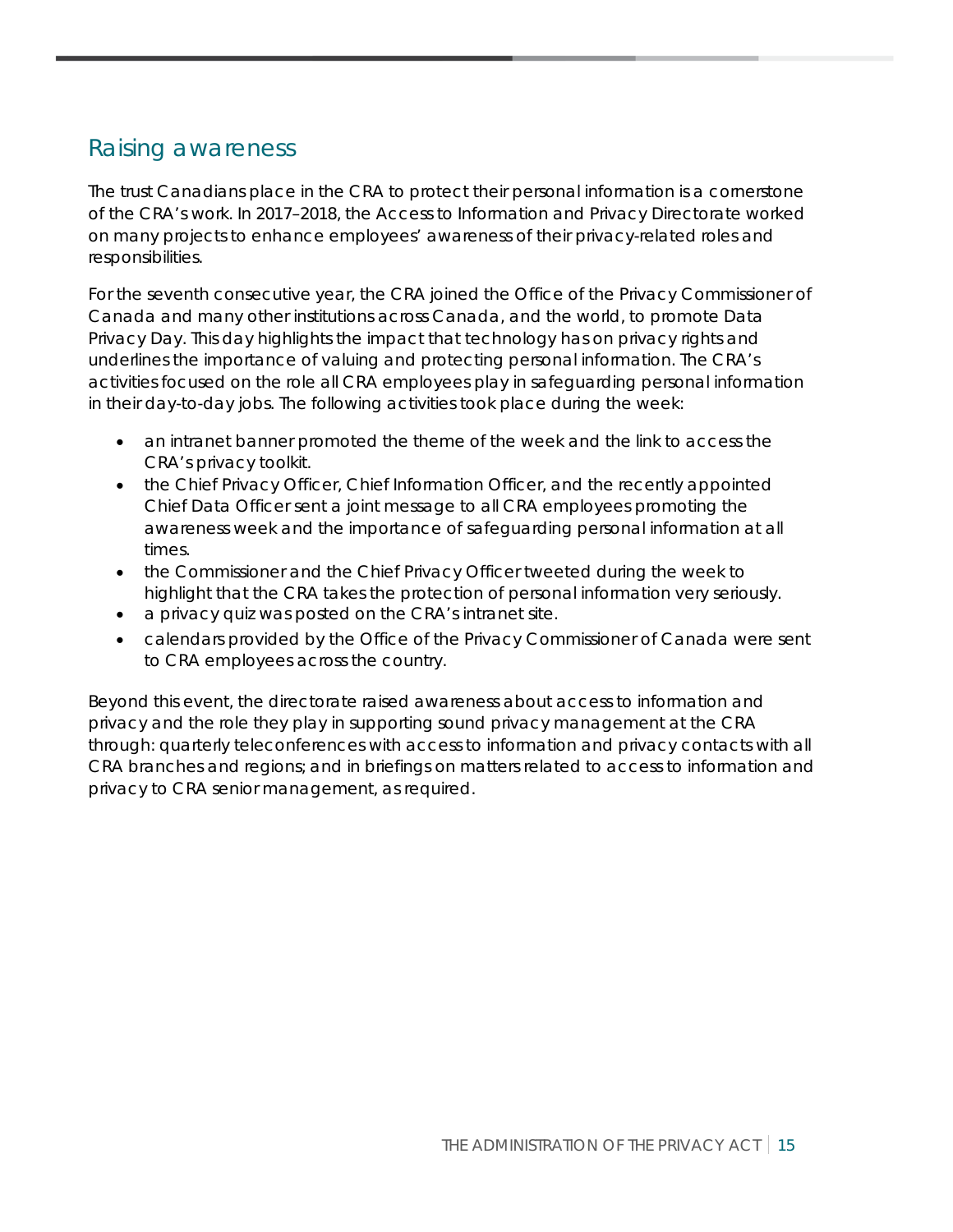## <span id="page-16-0"></span>POLICIES, GUIDELINES, AND PROCEDURES

The CRA continues to promote and support compliance with the Treasury Board of Canada Secretariat policies, guidelines, and procedures through its communications and training.

## CRA privacy policy instruments

The Access to Information and Privacy Directorate reviewed the CRA privacy policy instruments and has sent the documents for approval of minor changes such as streamlining the privacy impact assessment process. The revised policy instruments will be finalized in 2018–2019.

The CRA's updated investigative body designations are now in a schedule to the Privacy Act. Seven designations were amended because they were outdated, following a name change or a reorganization; and one is a new designation for a division within the Charities Directorate. The Access to Information and Privacy Directorate is developing procedures to provide guidance to these investigative bodies when asking for personal information from another federal institution.

### Unrelated pages

In 2017–2018, the Access to Information and Privacy Directorate did a short study on the prevalence of out-of-scope and duplicate records received from offices of primary interest. Due to increased efforts by these offices, the directorate saw a noticeable decrease in the number of out-of-scope and duplicate records. Despite this trend, the directorate has done the following:

- updated the CRA's formal disclosure KnowHow product to provide tips on how to avoid non-relevant records.
- included links on the access to information and privacy request-for-records document to detail requirements for preparing, organizing, and sending documents.
- provided helpful hints on the review of documents, during quarterly teleconferences with the offices of primary interest.

### Internal procedures manual

The Access to Information and Privacy Directorate completed an updated version of its internal procedures manual. This release represents the first update to the manual since 2016 and serves as a guide for all major procedures related to access to information and privacy. The purpose of the manual is to promote consistent practices across the directorate when administering the Access to Information Act and the Privacy Act. The manual serves as a main resource tool for the directorate, and it reduces the time needed to train new employees.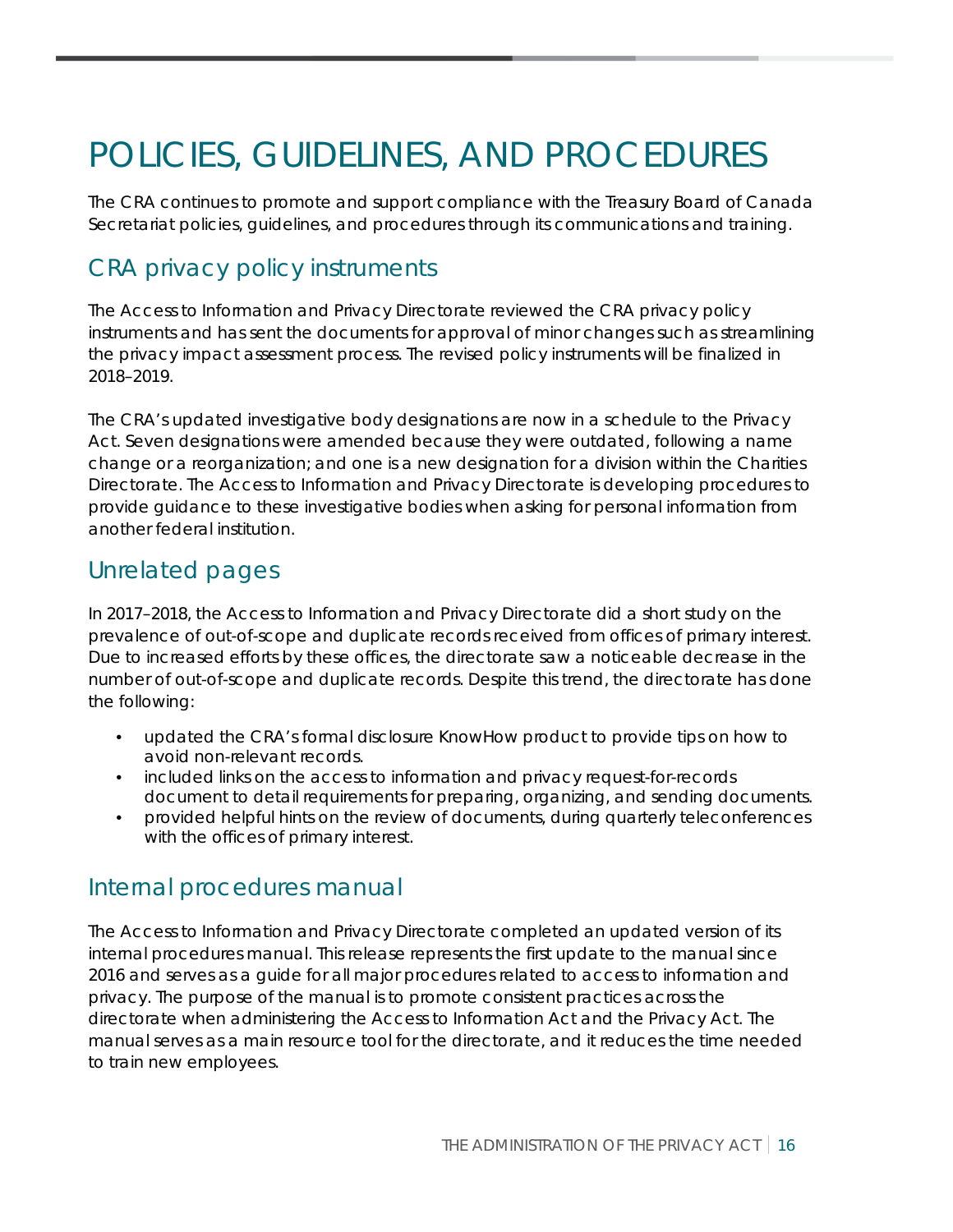## <span id="page-17-0"></span>MONITORING

The Access to Information and Privacy Directorate produces a monthly report that captures key statistical information about the CRA's inventory of access to information and privacy requests. The report monitors active and completed requests, including pages received and processed, carry forward inventory, complexity, and deemed refusal.

Management regularly uses the report to monitor trends, measure the directorate's performance, and determine any process changes needed to improve performance. Also, the report is presented monthly to senior management at the commissioner-chaired Agency Management Committee.

As a deliverable of the third-party contract on enhancing the CRA's privacy management framework, tools for the management and monitoring of privacy management will be developed in 2018–2019.

## <span id="page-17-1"></span>COMPLAINTS, INVESTIGATIONS, AND FEDERAL COURT CASES

In 2017–2018, the CRA received 29 complaints under the Privacy Act and closed 26 complaints. This represents a 26% increase in the number of complaints received from the previous reporting period, and a 13% increase in the number of complaints completed.

No complaints were pursued to the Federal Court.

The following chart shows the disposition of the complaints closed during the fiscal year.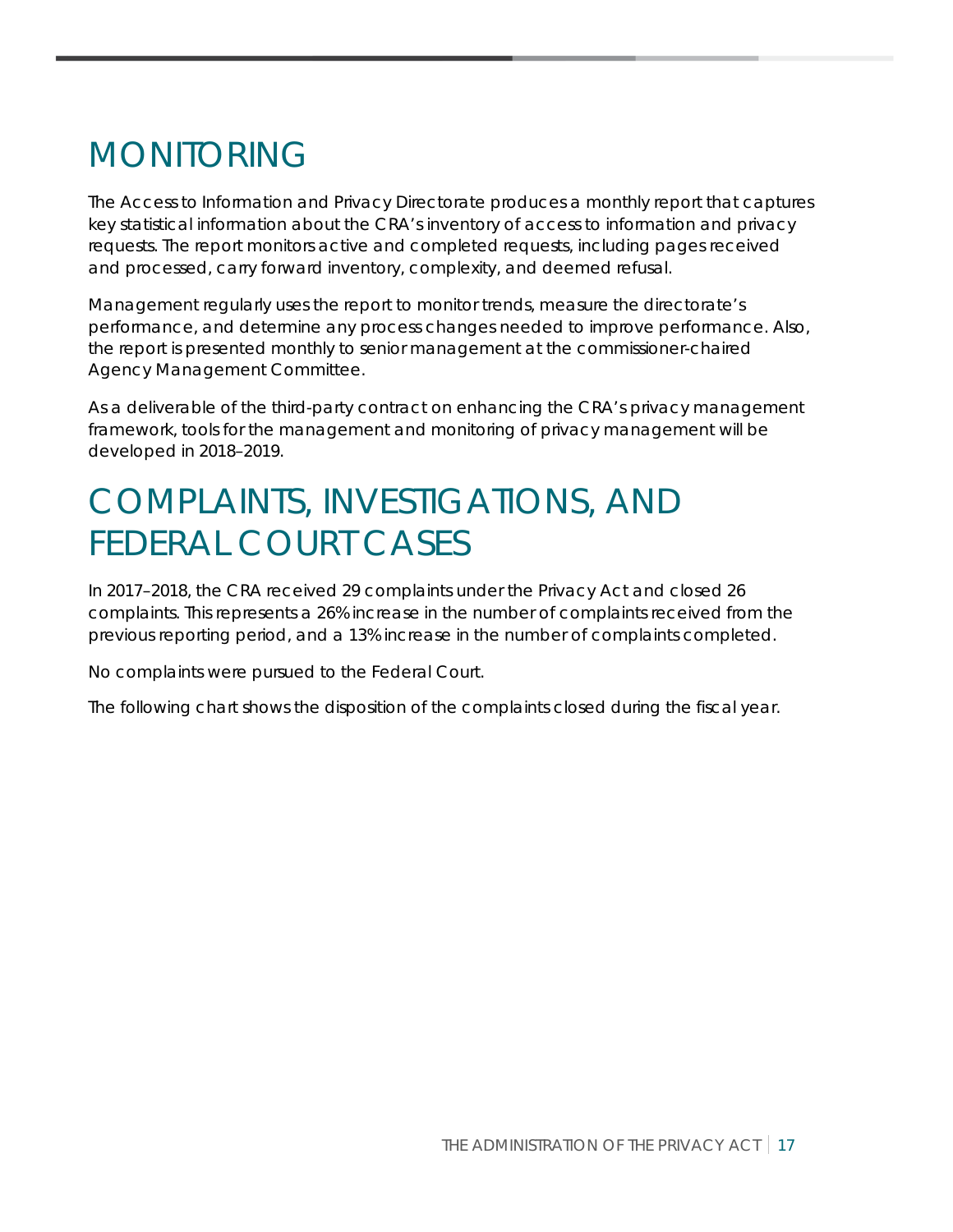

For definitions of the disposition categories, go to: [https://www.priv.gc.ca/en/opc-actions](https://www.priv.gc.ca/en/opc-actions-and-decisions/investigations/investigations-into-federal-institutions/def-pa/)[and-decisions/investigations/investigations-into-federal-institutions/def-pa/](https://www.priv.gc.ca/en/opc-actions-and-decisions/investigations/investigations-into-federal-institutions/def-pa/)**.**

## <span id="page-18-0"></span>MANAGING PRIVACY BREACHES

One of the cornerstones of Canada's self-assessment tax system is the trust Canadians place in the CRA to safeguard the privacy of their personal information. Effectively managing privacy breaches is critical in maintaining public confidence in the integrity of the tax system. The CRA takes all breaches very seriously and continually strengthens its controls and sanctions for unauthorized access and disclosure. Some of the controls in place include:

- the CRA Code of Ethics and Conduct
- mandatory security training
- increasing integrity awareness through communications and tools
- annual updates to the CRA integrity framework
- the anonymous internal fraud and misuse reporting line
- monitoring of employee accesses

Despite the effectiveness of these controls, privacy breaches sometimes occur. This year, the Access to Information and Privacy Directorate was informed of 185 incidents of alleged or confirmed improper access, collection, use, and disclosure of personal information by the CRA. These came from a variety of sources including the Office of the Privacy Commissioner of Canada, individuals, and the CRA's Security and Internal Affairs Directorate.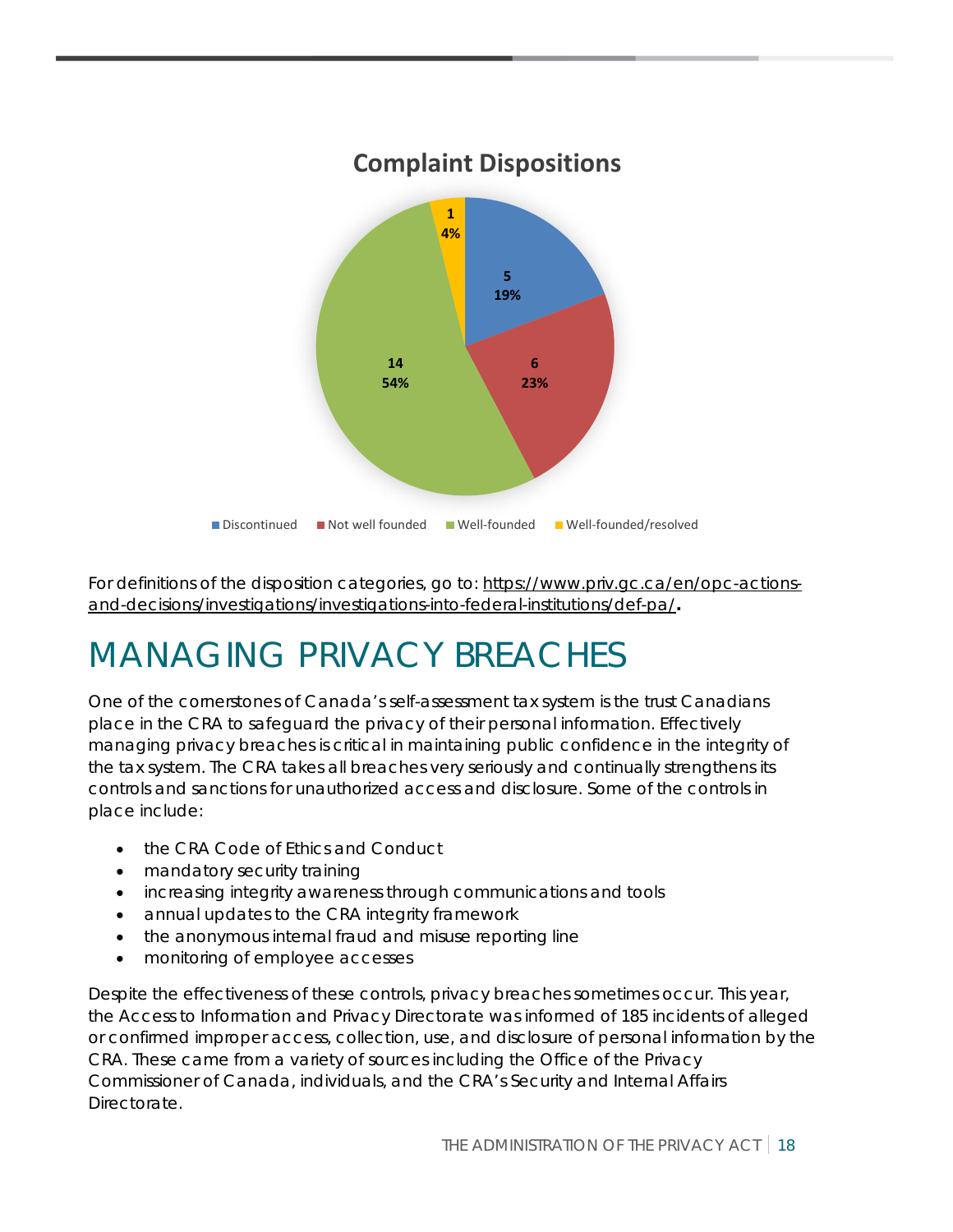In 2017–2018, the majority of privacy breaches at the CRA resulted from misdirected mail. Misdirected mail is taxpayer information reported to the CRA as misdirected that has been incorrectly addressed or directed to the wrong person. Misdirected mail incidents represent 0.003% of the 110 million pieces of mail handled annually by the CRA.

The CRA follows the Treasury Board of Canada Secretariat guidelines to determine which privacy breaches meet the threshold for notification to the Office of the Privacy Commissioner of Canada and the Treasury Board of Canada Secretariat. As per these guidelines, the CRA only notifies them of material privacy breaches.

In 2017–2018, the CRA reported 25 material privacy breaches to the Office of the Privacy Commissioner of Canada and the Treasury Board of Canada Secretariat. Of these: 19 involved unauthorized access to taxpayer information by a CRA employee; and 6 involved unauthorized disclosure of taxpayer information.

The CRA continues to improve and evolve internal processes and systems to further protect taxpayer information. These controls include monitoring employee access to taxpayer information; limiting employees' access permissions to only the information required to carry out their job; and regularly reviewing employee access to CRA systems.

On a technological front, the CRA has invested significantly to support the detection and monitoring of unauthorized access by CRA employees, including:

- building front-end controls to make sure employees are granted access permissions only to CRA computer systems and information required to perform their duties
- strengthening back-end controls to build on CRA automated systems for better monitoring of transactions performed by employees

The CRA will continue to look into solutions that will allow it to better protect taxpayer information.

## <span id="page-19-0"></span>PRIVACY IMPACT ASSESSMENTS

## CRA Privacy Impact Assessment Plan

In 2014, the CRA developed its first privacy impact assessment plan, which focused on completing program-level privacy impact assessments that were prioritized based on the level of privacy risk. This strategic approach to the assessments provided for a more comprehensive perspective of the privacy risks inherent to programs and enabled more effective risk mitigation

Since the implementation of the PIA plan in 2014, the CRA has completed 37 privacy impact assessments.

and management. Furthermore, completing assessments at the program level was an effective use of resources.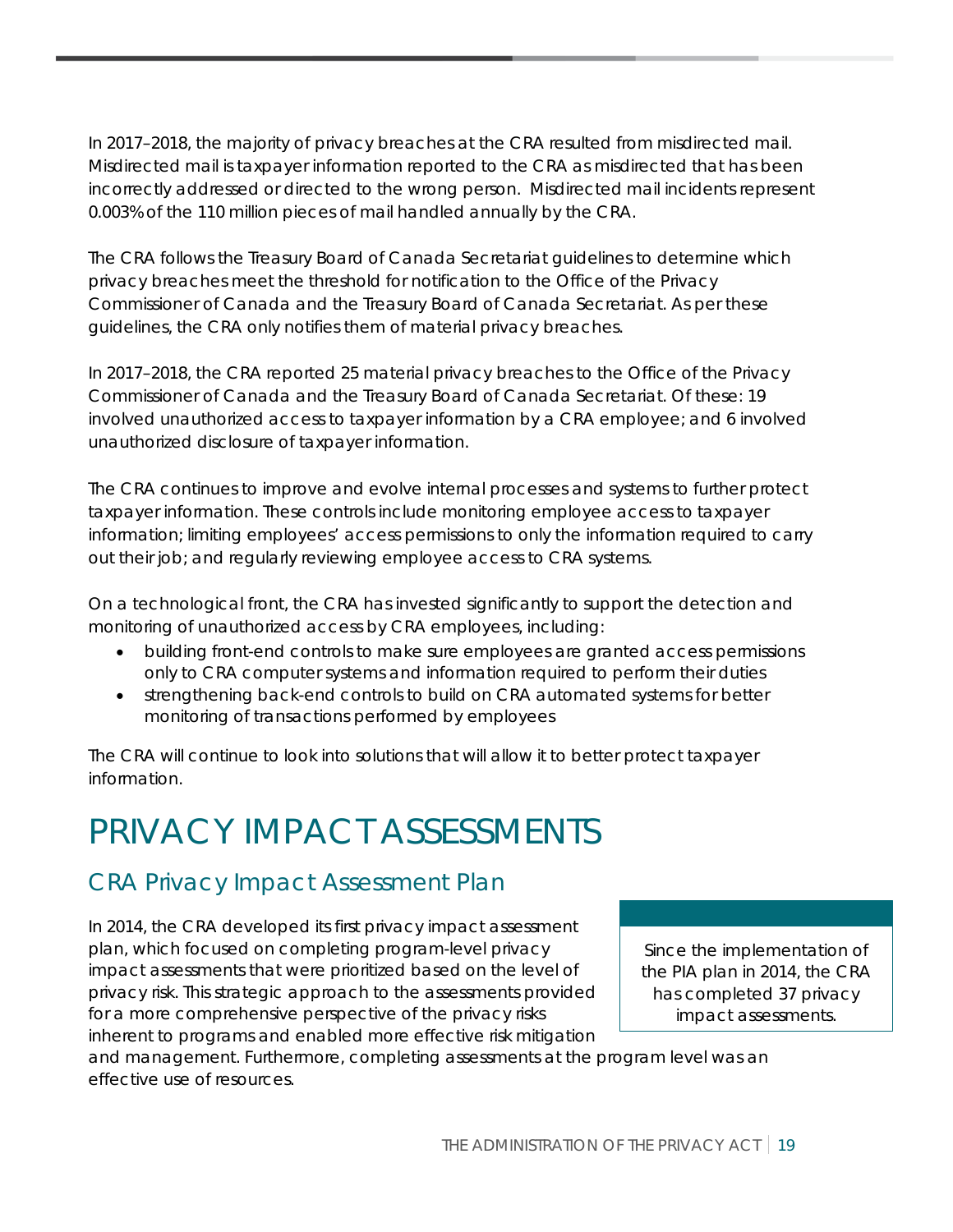In 2017–2018, the plan was updated. The revised plan built on the significant work undertaken in the previous plan. It was developed in consultation with the branches that identified projects and activities involving personal information scheduled to be implemented over two years, from 2017 to 2019.

The plan considers the key programs and activities of the CRA's Departmental Results Framework as outlined in the 2017–2019 Departmental Plan and assesses the associated privacy-risks. The plan also considers the operational context outlined in the departmental plan, including the corporate risk profile that helps the CRA protect its integrity by identifying and putting plans in place to reduce risk exposure. The plan includes all branches with ongoing privacy impact assessments and requires all branches to report on the progress of these assessments and corresponding action plans on a quarterly basis. The plan is evergreen and will be amended to address any new priorities and activities that emerge during the planning cycle.

## Summaries of completed privacy impact assessments

The CRA completed 11 privacy impact assessments during the 2017–2018 reporting period. In addition, a significant number of initiatives were reviewed to assess potential privacy impacts.

This necessitated the review of documents such as privacy assessment determination questionnaires, threat and risk assessments, local application solutions, and written collaborative arrangements.

In line with the Treasury Board of Canada Secretariat's Directive on Privacy Impact Assessment, the CRA publishes summaries of completed privacy impact assessments on its website: [cra.gc.ca/gncy/prvcy/pia-efvp/menu-eng.html.](https://www.canada.ca/en/revenue-agency/services/about-canada-revenue-agency-cra/protecting-your-privacy/privacy-impact-assessment.html)

The following are the summaries of the 11 privacy impact assessments completed and sent to the Office of the Privacy Commissioner of Canada and to the Treasury Board of Canada Secretariat for review in 2017–2018:

## Common Reporting Standard (Income Tax Act, Part XIX)

The Common Reporting Standard is a new international standard for the automatic exchange of financial account information between tax administrations to use in fighting tax evasion and to promote voluntary compliance with tax laws. Canada and close to 100 other jurisdictions are committed to its implementation.

For the privacy impact assessment summary, go to: [https://www.canada.ca/en/revenue-agency/services/about-canada-revenue-agency](https://www.canada.ca/en/revenue-agency/services/about-canada-revenue-agency-cra/protecting-your-privacy/privacy-impact-assessment/common-reporting-standard-ita-part-xix.html)[cra/protecting-your-privacy/privacy-impact-assessment/common-reporting-standard-ita](https://www.canada.ca/en/revenue-agency/services/about-canada-revenue-agency-cra/protecting-your-privacy/privacy-impact-assessment/common-reporting-standard-ita-part-xix.html)[part-xix.html.](https://www.canada.ca/en/revenue-agency/services/about-canada-revenue-agency-cra/protecting-your-privacy/privacy-impact-assessment/common-reporting-standard-ita-part-xix.html)

### Community Volunteer Income Tax Program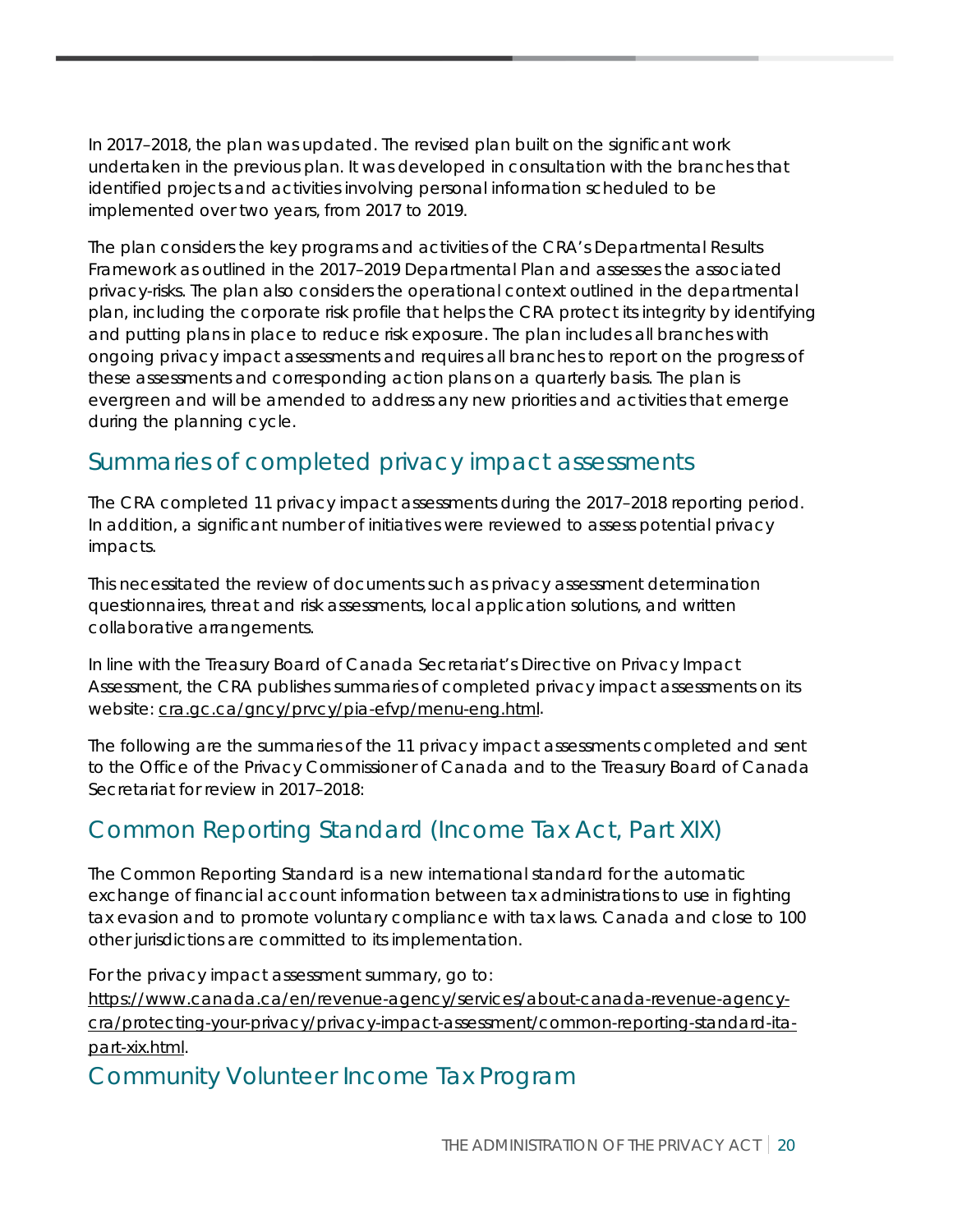The Community Volunteer Income Tax Program is a collaboration between community organizations and the CRA. This program has been helping individuals and families in need to prepare simple income tax and benefit returns for more than 45 years. Community organizations host tax preparation clinics and arrange for volunteers to prepare income tax and benefit returns for eligible individuals who have a modest income and a simple tax situation. To participate, volunteers and organizations register and their information is kept on a centralized program database. Through the dedication of community organizations and volunteers, hundreds of thousands of Canadians are able to meet their tax obligations, as well as receive their tax credits and benefits on time.

For the privacy impact assessment summary, go to:

[https://www.canada.ca/en/revenue-agency/services/about-canada-revenue-agency](https://www.canada.ca/en/revenue-agency/services/about-canada-revenue-agency-cra/protecting-your-privacy/privacy-impact-assessment/community-volunteer-income-tax-program.html)[cra/protecting-your-privacy/privacy-impact-assessment/community-volunteer-income-tax](https://www.canada.ca/en/revenue-agency/services/about-canada-revenue-agency-cra/protecting-your-privacy/privacy-impact-assessment/community-volunteer-income-tax-program.html)[program.html.](https://www.canada.ca/en/revenue-agency/services/about-canada-revenue-agency-cra/protecting-your-privacy/privacy-impact-assessment/community-volunteer-income-tax-program.html)

## Corporation Income Tax Return Assessment Program

The Corporation Returns and Payment Processing Program is responsible for assessing T2 corporation income tax returns, special elections and returns, and non-resident T2 returns. The program processes payments associated with the returns and administers provincial taxes and credits harmonized with the federal T2 return for all provinces except Quebec and Alberta.

For the privacy impact assessment summary, go to:

[https://www.canada.ca/en/revenue-agency/services/about-canada-revenue-agency](https://www.canada.ca/en/revenue-agency/services/about-canada-revenue-agency-cra/protecting-your-privacy/privacy-impact-assessment/corporation-income-tax-return-assessment-program.html)[cra/protecting-your-privacy/privacy-impact-assessment/corporation-income-tax-return](https://www.canada.ca/en/revenue-agency/services/about-canada-revenue-agency-cra/protecting-your-privacy/privacy-impact-assessment/corporation-income-tax-return-assessment-program.html)[assessment-program.html.](https://www.canada.ca/en/revenue-agency/services/about-canada-revenue-agency-cra/protecting-your-privacy/privacy-impact-assessment/corporation-income-tax-return-assessment-program.html)

## Government of Canada Business Number Adoption: Web Validation Service

In October 2013, the Deputy Minister of Service and Federating Identity endorsed the mandatory adoption of the business number by making it the common identifier for business throughout the Government of Canada. The purpose is to allow businesses to use one number in their dealings with public-sector programs and various levels of government within Canada. The aim is to allow businesses to register for business number participating

programs through a seamless service. As a common identifier, the number will improve services to business, standardize data collection and sharing, and eliminate redundant data collection. As the office of primary interest, Innovation, Science and Economic Development, tasked the CRA with providing the technical solution for this initiative. The CRA used the existing business number system to provide a web validation service, which gives federal organizations the ability to use the business number as the common identifier.

For the privacy impact assessment summary, go to: [https://www.canada.ca/en/revenue-agency/services/about-canada-revenue-agency-](https://www.canada.ca/en/revenue-agency/services/about-canada-revenue-agency-cra/protecting-your-privacy/privacy-impact-assessment/government-of-canada-business-number-adoption-web-validation-service-summary.html)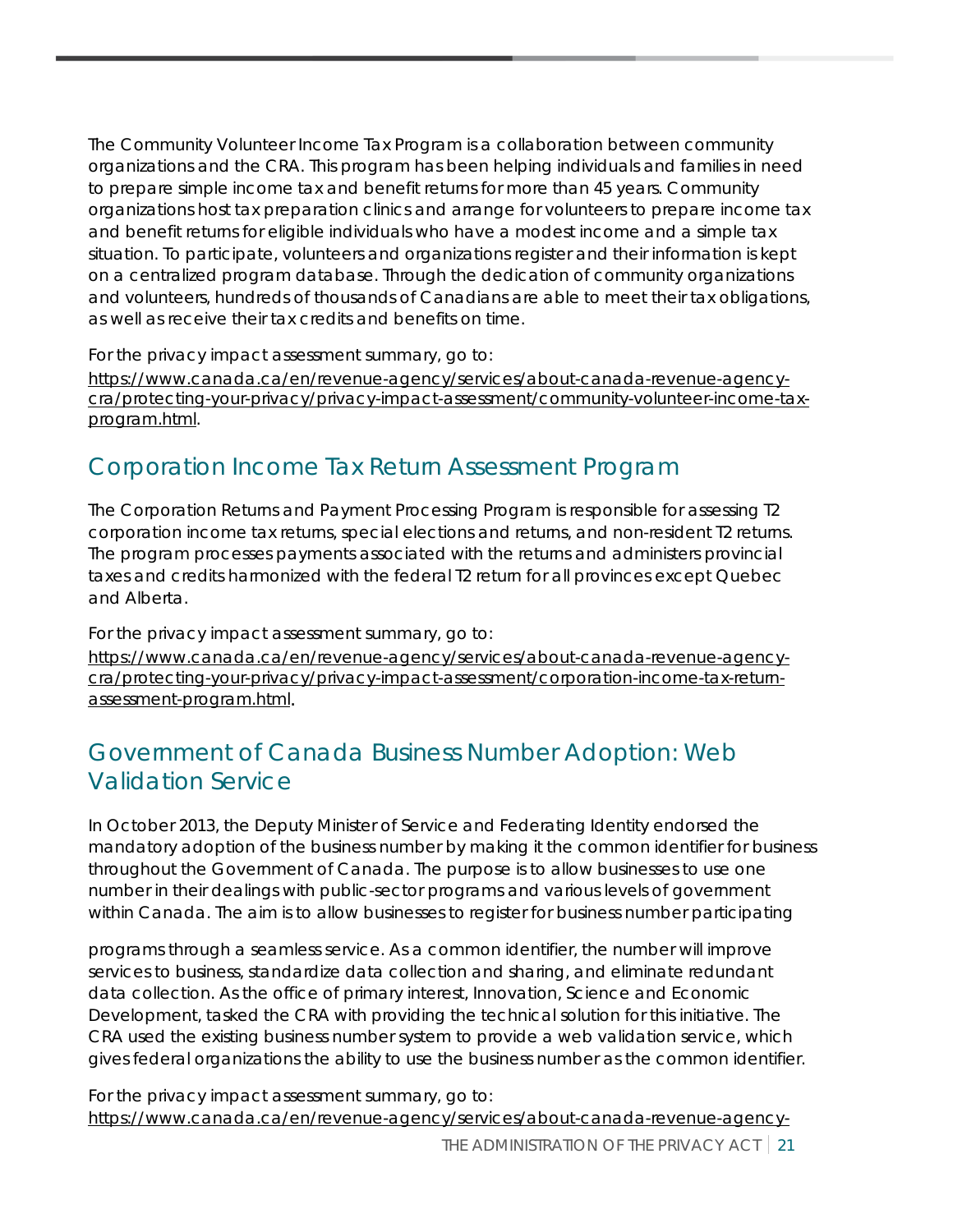[cra/protecting-your-privacy/privacy-impact-assessment/government-of-canada-business](https://www.canada.ca/en/revenue-agency/services/about-canada-revenue-agency-cra/protecting-your-privacy/privacy-impact-assessment/government-of-canada-business-number-adoption-web-validation-service-summary.html)[number-adoption-web-validation-service-summary.html](https://www.canada.ca/en/revenue-agency/services/about-canada-revenue-agency-cra/protecting-your-privacy/privacy-impact-assessment/government-of-canada-business-number-adoption-web-validation-service-summary.html)

## Goods and Services Tax / Harmonized Sales Tax (GST/HST) Returns and Rebates Program v 2.0

This privacy impact assessment covers the GST/HST tax returns, rebate applications and various elections that are filed by businesses, third parties and individuals. The assessment relates to the GST/HST that businesses and third parties collect and send, as well as to the GST/HST that individuals and businesses pay if a rebate applies. The assessment also covers various elections that businesses can make to amend certain aspects of their GST/HST account, for example, changing a filing frequency.

For the privacy impact assessment summary, go to: [https://www.canada.ca/en/revenue-agency/services/about-canada-revenue-agency](https://www.canada.ca/en/revenue-agency/services/about-canada-revenue-agency-cra/protecting-your-privacy/privacy-impact-assessment/gst-hst-returns-and-rebates-program.html)[cra/protecting-your-privacy/privacy-impact-assessment/gst-hst-returns-and-rebates-](https://www.canada.ca/en/revenue-agency/services/about-canada-revenue-agency-cra/protecting-your-privacy/privacy-impact-assessment/gst-hst-returns-and-rebates-program.html)

## Identity and Access Management Phase 4

[program.html.](https://www.canada.ca/en/revenue-agency/services/about-canada-revenue-agency-cra/protecting-your-privacy/privacy-impact-assessment/gst-hst-returns-and-rebates-program.html)

In 2013, a privacy impact assessment was completed for Phase 2 and then updated in 2015 to include Phase 3. Phase 4 consists of improvements to the following identity and access management functions:

**Identity Management** – This function provides the ability to uniquely identify a person and provide them with access to only the information/data needed to perform their duties.

**Request Management** – This function provides the ability to add, remove, or update access permissions through a centralized management tool.

**Access Review and Certification** – Access review and certification is a risk management activity. The compliance, enforcement, and certification of accesses are a result of steady increases in regulations, internal controls, and external audit pressures. This activity will give managers an efficient and comprehensive view of what permissions their employees have, including for non-standard accounts. The activity will also give managers the ability to ask for the deletion of access permissions.

For the privacy impact assessment summary, go to: [https://www.canada.ca/en/revenue-agency/services/about-canada-revenue-agency](https://www.canada.ca/en/revenue-agency/services/about-canada-revenue-agency-cra/protecting-your-privacy/privacy-impact-assessment/identity-and-access-management-phase-4.html)[cra/protecting-your-privacy/privacy-impact-assessment/identity-and-access](https://www.canada.ca/en/revenue-agency/services/about-canada-revenue-agency-cra/protecting-your-privacy/privacy-impact-assessment/identity-and-access-management-phase-4.html)[management-phase-4.html.](https://www.canada.ca/en/revenue-agency/services/about-canada-revenue-agency-cra/protecting-your-privacy/privacy-impact-assessment/identity-and-access-management-phase-4.html)

## Scientific Research and Experimental Development Program v 2.0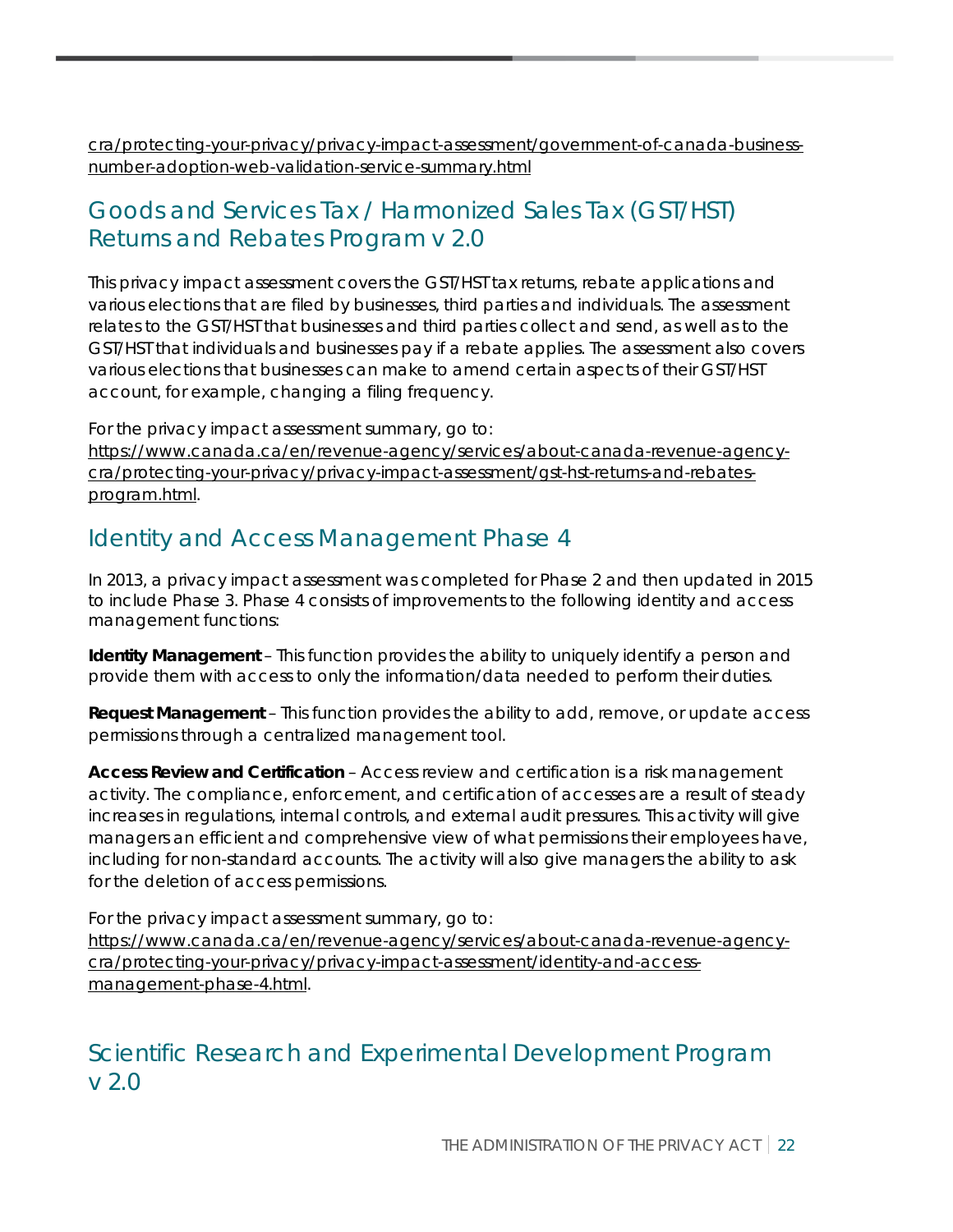The CRA is committed to administering the Scientific Research and Experimental Development Program with fiscal integrity and to making sure businesses are aware of the program and can easily access it. It is important that the CRA apply the legislation correctly, consistently, and fairly so that claimants receive all that they qualify for under the program. In continuing to enhance delivery of the program, four new services or processes were implemented as described below.

#### **Pre-claim consultation**

The pre-claim consultation is a free on-demand service that potential claimants can use to find out whether their work qualifies for scientific research and experimental development tax incentives, before they make a claim.

#### **Pre-claim review**

The pre-claim review is a free, on-demand review. It gives businesses a determination on how much of their research and development work is eligible and what expenditures qualify for the scientific research and experimental development tax incentives, before they make a claim.

#### **Self-Assessment and Learning Tool**

The Self-Assessment and Learning Tool is an online self-assessment tool to help claimants understand the eligibility requirements of the Scientific Research and Experimental Development Program.

#### **Administrative review**

The CRA is committed to providing fair treatment to all claimants under the Scientific Research and Experimental Development Program. In instances where a claimant does not agree with the findings of the review of their claim, or if they have any concerns with how the review was done, they can send a request for an administrative review. This process ensures the fair and timely addressing of claimants' concerns.

For the privacy impact assessment summary, go to:

[https://www.canada.ca/en/revenue-agency/services/about-canada-revenue-agency](https://www.canada.ca/en/revenue-agency/services/about-canada-revenue-agency-cra/protecting-your-privacy/privacy-impact-assessment/scientific-research-and-experimental-development-program.html)[cra/protecting-your-privacy/privacy-impact-assessment/scientific-research-and](https://www.canada.ca/en/revenue-agency/services/about-canada-revenue-agency-cra/protecting-your-privacy/privacy-impact-assessment/scientific-research-and-experimental-development-program.html)[experimental-development-program.html.](https://www.canada.ca/en/revenue-agency/services/about-canada-revenue-agency-cra/protecting-your-privacy/privacy-impact-assessment/scientific-research-and-experimental-development-program.html)

### Specialty Business Returns Program

The Specialty Business Returns Program administers the filing and assessing provisions of the following legislation:

- Air Travellers Security Charge Act
- Excise Act
- Excise Act, 2001
- Softwood Lumber Products Export Charge Act, 2006
- Parts I to VII of the Excise Tax Act (the parts that do not deal with goods and services tax / harmonized sales tax)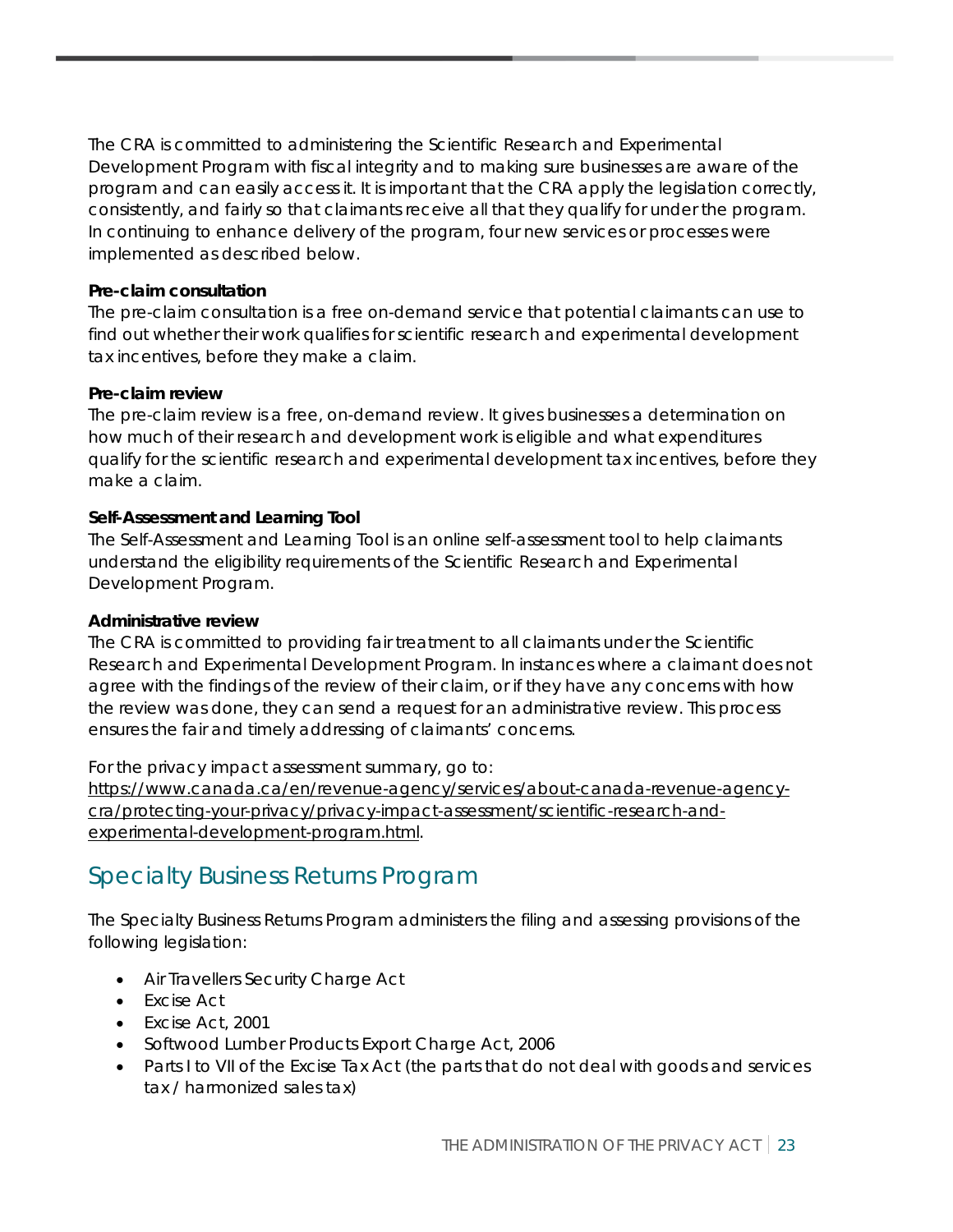The program is also responsible for all activities related to the filing of partnership information returns. The filing of those returns is a requirement under the Income Tax Act. The information collected by the Specialty Business Returns Program is used to assess returns, refunds, and rebate applications and is used to issue notices of assessment and reassessment.

For the privacy impact assessment summary, go to:

[https://www.canada.ca/en/revenue-agency/services/about-canada-revenue-agency](https://www.canada.ca/en/revenue-agency/services/about-canada-revenue-agency-cra/protecting-your-privacy/privacy-impact-assessment/specialty-business-returns-program.html)[cra/protecting-your-privacy/privacy-impact-assessment/specialty-business-returns](https://www.canada.ca/en/revenue-agency/services/about-canada-revenue-agency-cra/protecting-your-privacy/privacy-impact-assessment/specialty-business-returns-program.html)[program.html.](https://www.canada.ca/en/revenue-agency/services/about-canada-revenue-agency-cra/protecting-your-privacy/privacy-impact-assessment/specialty-business-returns-program.html)

### T3 Trust Returns Assessing

The T3 Trust Returns Assessing Program includes assessing and reassessing trust income tax and information returns. This program checks whether amounts on a return and related schedules are supported by the required documents and verifies the accuracy of calculations of the amounts reported on the documents. The information collected by this program is used to issue notices of assessment and reassessment.

For the privacy impact assessment summary, go to: [https://www.canada.ca/en/revenue-agency/services/about-canada-revenue-agency](https://www.canada.ca/en/revenue-agency/services/about-canada-revenue-agency-cra/protecting-your-privacy/privacy-impact-assessment/t3-trust-returns-assessing.html)[cra/protecting-your-privacy/privacy-impact-assessment/t3-trust-returns-assessing.html.](https://www.canada.ca/en/revenue-agency/services/about-canada-revenue-agency-cra/protecting-your-privacy/privacy-impact-assessment/t3-trust-returns-assessing.html)

### Non-Filer Program

The Non-Filer Program is responsible for promoting compliance as outlined in the Income Tax Act. The program's responsibilities focus on ensuring all individuals, corporations, and trusts file their required returns. The program also prosecutes certain non-filers.

For the privacy impact assessment summary, go to: [https://www.canada.ca/en/revenue-agency/services/about-canada-revenue-agency](https://www.canada.ca/en/revenue-agency/services/about-canada-revenue-agency-cra/protecting-your-privacy/privacy-impact-assessment/non-filer-program.html)[cra/protecting-your-privacy/privacy-impact-assessment/non-filer-program.html](https://www.canada.ca/en/revenue-agency/services/about-canada-revenue-agency-cra/protecting-your-privacy/privacy-impact-assessment/non-filer-program.html)

## Monitoring of Employee Electronic Access to Taxpayer Information

This initiative is intended to enhance the CRA's ability to prevent, monitor, and detect unauthorized access to electronic taxpayer information and internal fraud or misuse. The CRA has procured an enterprise fraud management solution that will enable the proactive identification of questionable user activities using business intelligence, such as detection models and data-matching, along with an increased ability to do trend and pattern analysis.

For the privacy impact assessment summary, go to: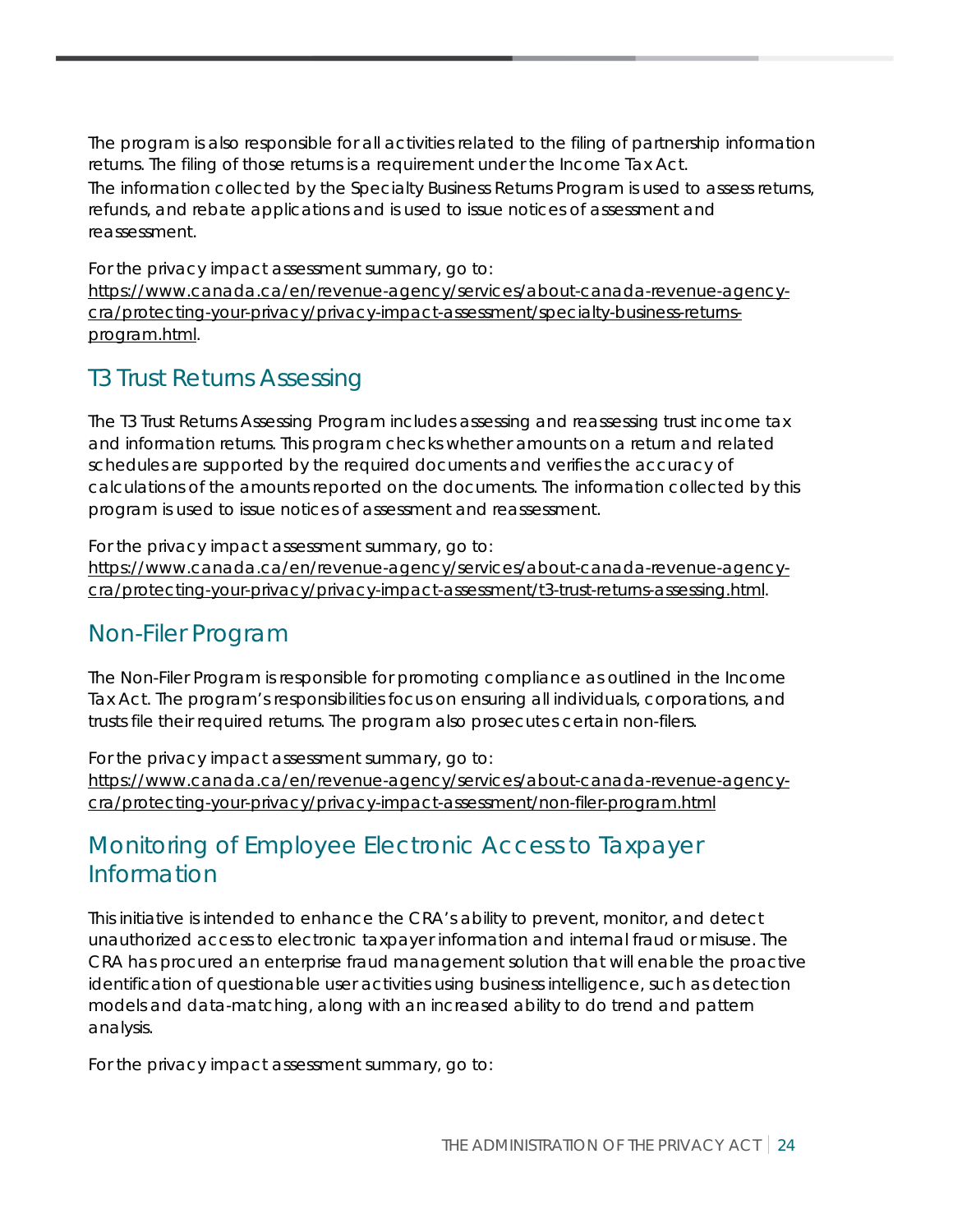[https://www.canada.ca/en/revenue-agency/services/about-canada-revenue-agency](https://www.canada.ca/en/revenue-agency/services/about-canada-revenue-agency-cra/protecting-your-privacy/privacy-impact-assessment/monitoring-electronic-access-taxpayer-information.html)[cra/protecting-your-privacy/privacy-impact-assessment/monitoring-electronic-access](https://www.canada.ca/en/revenue-agency/services/about-canada-revenue-agency-cra/protecting-your-privacy/privacy-impact-assessment/monitoring-electronic-access-taxpayer-information.html)[taxpayer-information.html](https://www.canada.ca/en/revenue-agency/services/about-canada-revenue-agency-cra/protecting-your-privacy/privacy-impact-assessment/monitoring-electronic-access-taxpayer-information.html)

## <span id="page-25-0"></span>COLLABORATION WITH OVERSIGHT BODIES AND OTHER ORGANIZATIONS

The CRA continues to work closely with the Office of the Privacy Commissioner of Canada, the Treasury Board of Canada Secretariat, and other organizations to strengthen privacy at the CRA.

### Office of the Privacy Commissioner of Canada

The CRA met with the Office of the Privacy Commissioner of Canada on various subjects throughout the fiscal year, including privacy breaches and specific privacy impact assessments. The follow-up on these privacy impact assessments involved multiple discussions, meetings, and presentations by the CRA to the Office of the Privacy Commissioner of Canada.

In 2012–2013, the Office of the Privacy Commissioner of Canada completed an audit of the CRA's privacy management framework as a follow-up to its February 2009 audit called Privacy Management Frameworks of Selected Federal Institutions. In 2017–2018, the CRA completed the remaining recommendation concerning identity and access management controls.

## Treasury Board of Canada Secretariat

The CRA strengthened its relationship with the Treasury Board of Canada Secretariat throughout the fiscal year by:

- consulting with the Information and Privacy Policy Division of the Treasury Board of Canada Secretariat on a wide-range of subjects, such as policy and legal interpretation
- participating in access to information and privacy community meetings and in working groups on various privacy-related topics, including the modernization of the Privacy Act
- <span id="page-25-1"></span>• presenting to the director general and assistant deputy minister committees of the Treasury Board of Canada Secretariat on a community development initiative to develop a formal access to information and privacy network to further meet the growing needs of access to information and privacy offices across government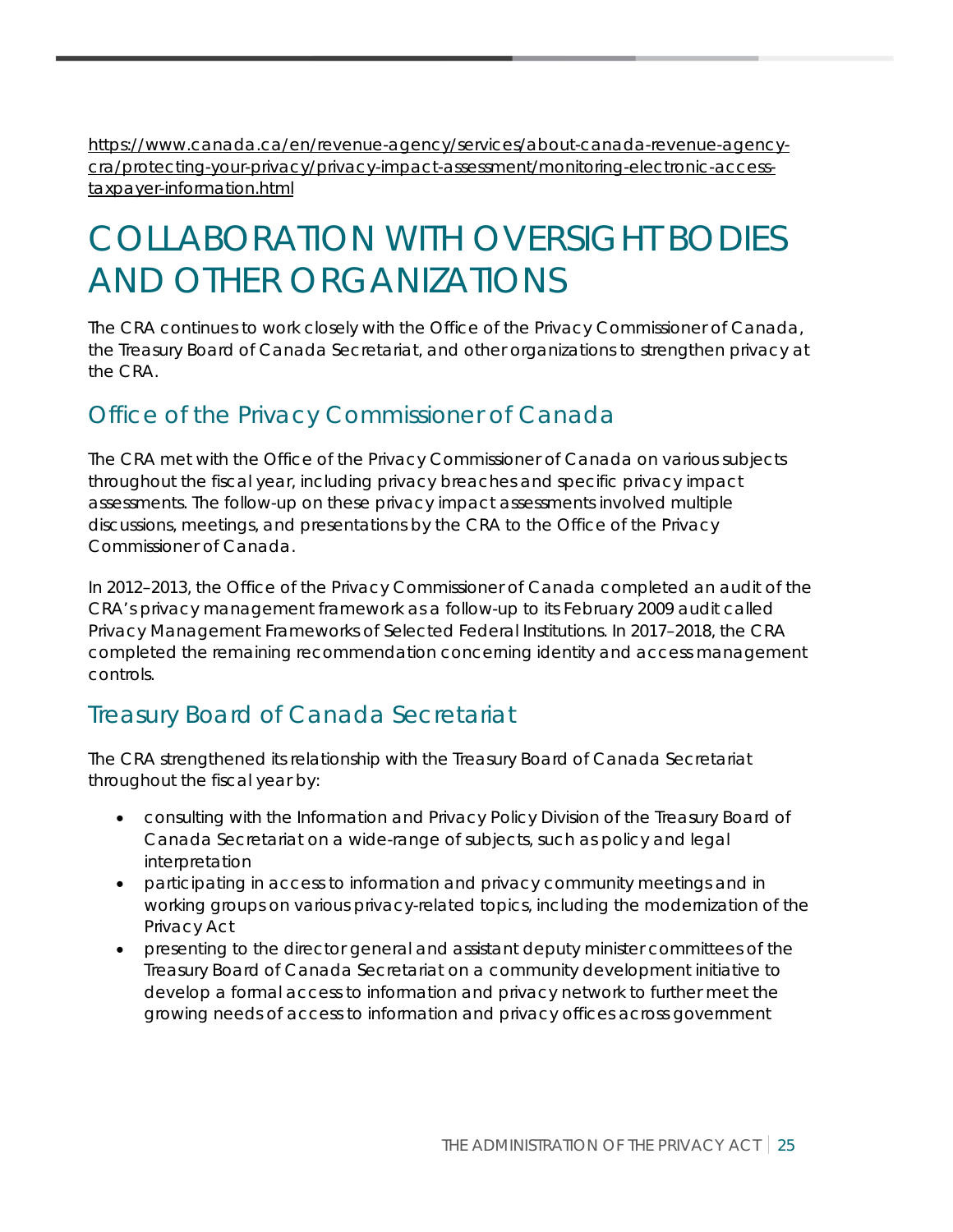## INTERPRETATION AND EXPLANATION OF APPENDIX A – STATISTICAL REPORT

Appendix A provides a statistical report on the CRA's activities under the Privacy Act for the reporting period from April 1, 2017, to March 31, 2018. The following explains and interprets the statistical information.

## Requests under the Privacy Act

During the reporting period, the CRA received 3,791 new requests under the Privacy Act. This is an increase of 617 requests (19%) over last year's total of 3,174 requests. Including the 541 requests carried forward from the 2016–2017 reporting period, the CRA had 4,332 active requests in its inventory.

The following table shows the number of requests the CRA received and completed under the Privacy Act, as well as the number of pages processed over the past 5 fiscal years. The number of requests received has more than doubled from 2013-2014.

| <b>Fiscal year</b> | <b>Requests received</b> | <b>Requests completed</b> | Pages processed |
|--------------------|--------------------------|---------------------------|-----------------|
| 2013-2014          | 1,548                    | 1,553                     | 624,430         |
| 2014-2015          | 2,533                    | 2,313                     | 636,207         |
| 2015-2016          | 3,048                    | 2,723                     | 476,832         |
| 2016-2017          | 3,174                    | 3,400                     | 1,086,917       |
| 2017-2018          | 3,791                    | 3,821                     | 920,251         |

### Other requests and workload

Beyond the 3,791 requests received under the Privacy Act, the CRA processes a high volume of other requests. The additional volume significantly affects operations, since resources must be diverted to manage this workload. These additional requests include external and internal consultations, general enquiries, and complaints.

#### **External and Internal consultations**

In 2017–2018, the Access to Information and Privacy Directorate closed 6 external consultation requests from other government institutions and organizations. To respond to these requests, a total of 168 pages were reviewed. For more details, including disposition and completion times, see Part 6 of Appendix A.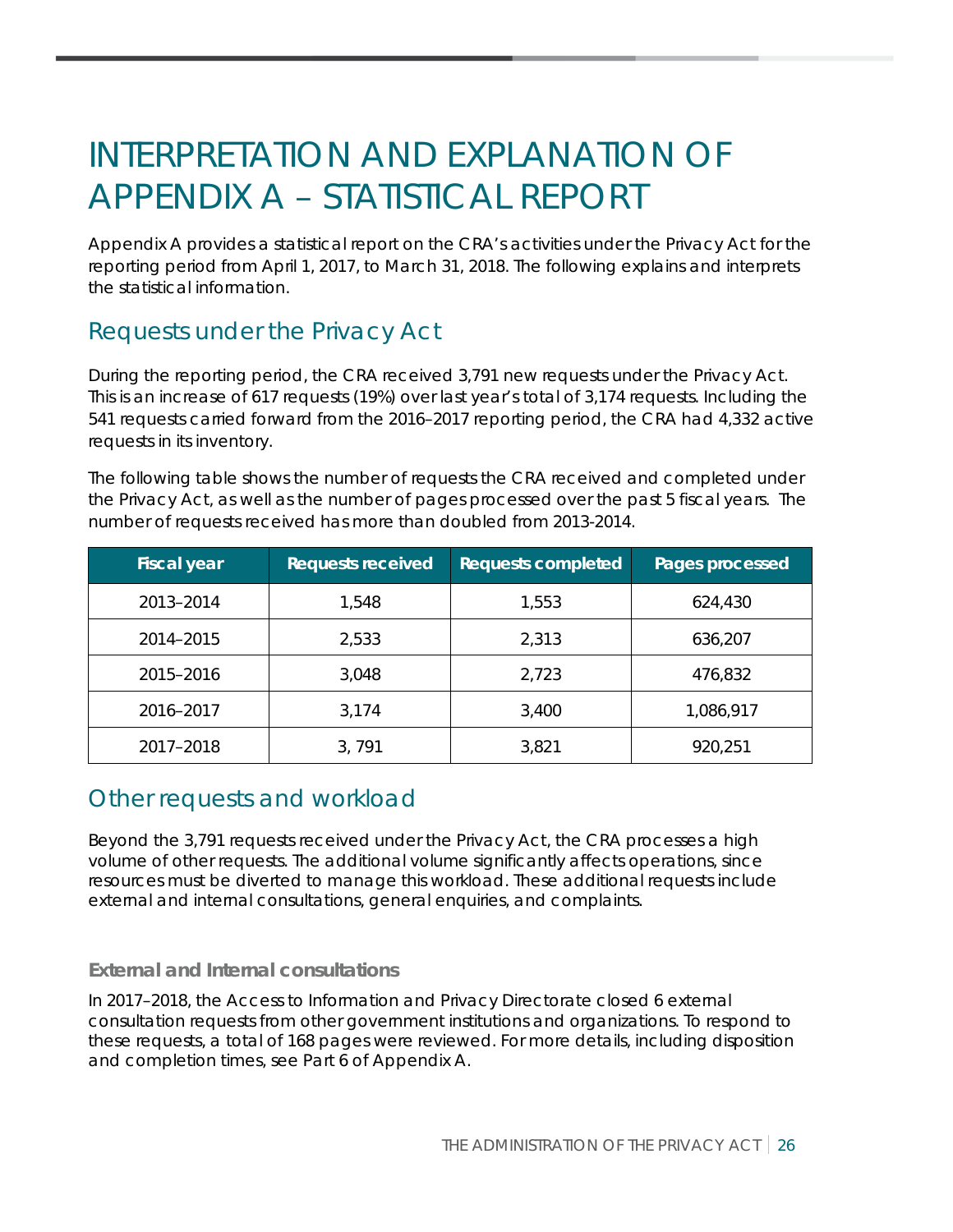Over the past five years, there has been a 171% increase in the number of internal consultations completed.

Furthermore, 328 internal privacy consultation requests were completed in 2017-2018, a 29% increase over the previous reporting period. To respond to these requests, the directorate reviewed a total of 11,033 pages. These requests are informal reviews that comply with the CRA's informal disclosure prerequisites and do not fall under the Privacy Act.

The following table shows the increase in internal privacy consultation requests received over the past 5 years.



#### **Internal Privacy Consultation Trends**

#### **General enquiries**

The Program Support and Training Division of the Access to Information and Privacy Directorate responded to 4,433 emails and 919 telephone enquiries received through the general enquiries mailbox and 1-800 line. The enquiries concerned a wide range of matters, including:

- how to send an access to information or privacy request
- the status of a request
- the public reading room
- enquires that were redirected because the information requested is not kept by the CRA, such as requests about social insurance numbers

## Disposition of completed requests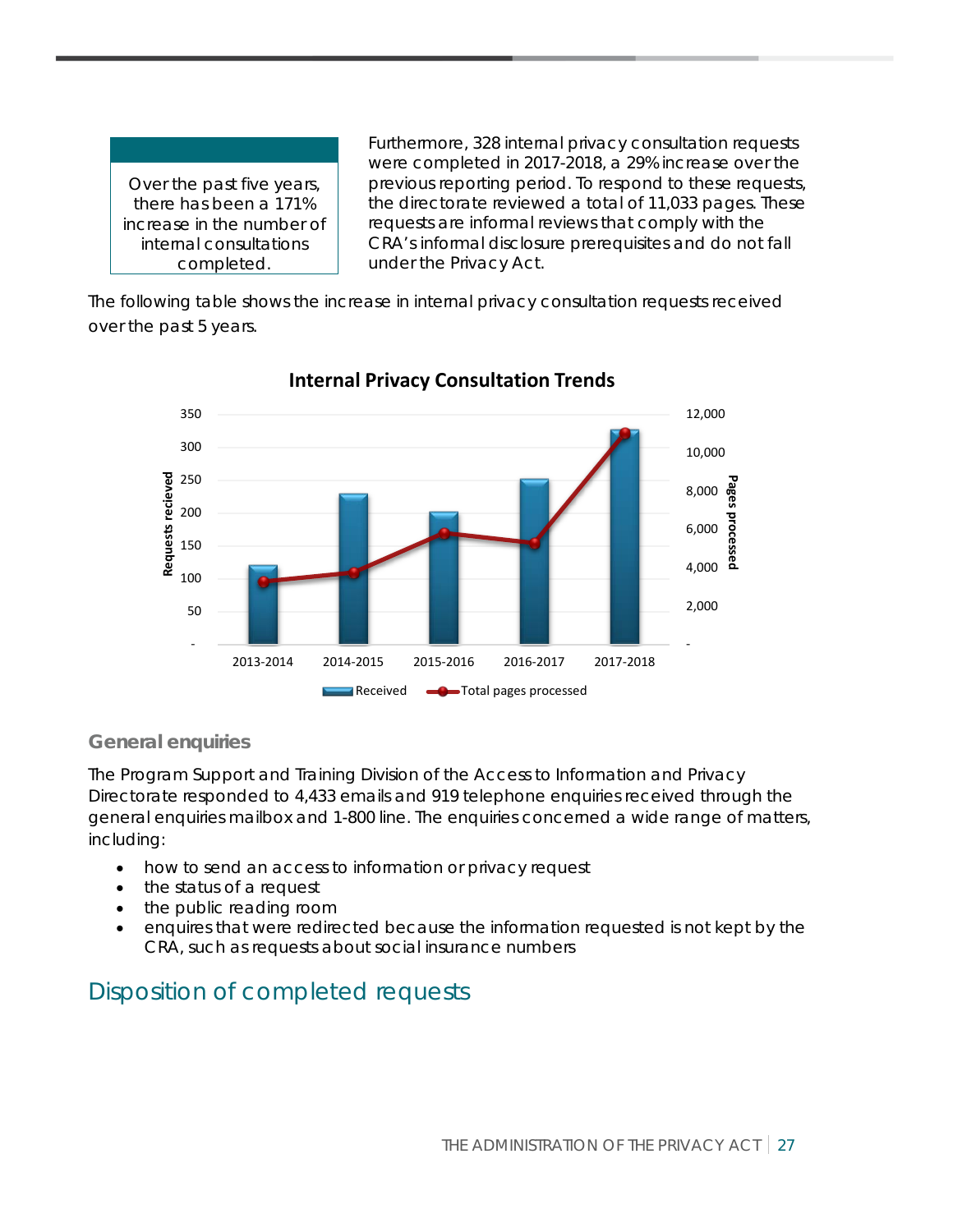During the reporting period, the Access to Information and Privacy Directorate completed 3,821 requests under the Privacy Act.

- 2,057 were fully disclosed (53.8%)
- 1,174 were disclosed in part (30.7%)
- 6 were exempted in their entirety (0.2%)
- 0 was excluded in its entirety (0%)
- 45 resulted in no existing records (1.2%)
- 504 were abandoned by requesters (13.2%)
- 35 were neither confirmed nor denied (0.9%)

For more details, see Table 2.1 of Appendix A.

#### Exemptions

The Privacy Act allows an institution to refuse access to specific information. For example, information about an individual other than the requester cannot be disclosed if the individual has not given his or her consent. Exemptions are applied by analysts to support non-disclosure in these cases.

In 2017–2018, the CRA applied the following exemptions, in full or in part for requests closed during the reporting period:

- section 19 Personal information obtained in confidence (27 times)
- section 21 International affairs and defence (1 time)
- section 22 Law enforcement and investigation (443 times)
- section 26 Information about another individual (1,055 times)
- section 27 Solicitor-client privilege (160 times)

#### **Exclusions**

The Privacy Act does not apply to information that is publicly available, such as government publications and material in libraries and museums. It also excludes material such as Cabinet confidences.

In 2017–2018, the CRA applied no exclusions for information that was publicly available or a Cabinet confidence.

## Format of information released

Requesters can choose to receive their response package in paper, CD, or DVD format. Persons with disabilities may also request information in alternative formats, such as braille, although no such requests were received this fiscal year. Providing documents electronically significantly reduces manual processes and paper consumption.

In 2017–2018, of the 3,231 requests for which information was disclosed in full or in part, 1,952 requests (60%) were released in electronic format.

For the second straight year, the CRA completed a record number of privacy requests.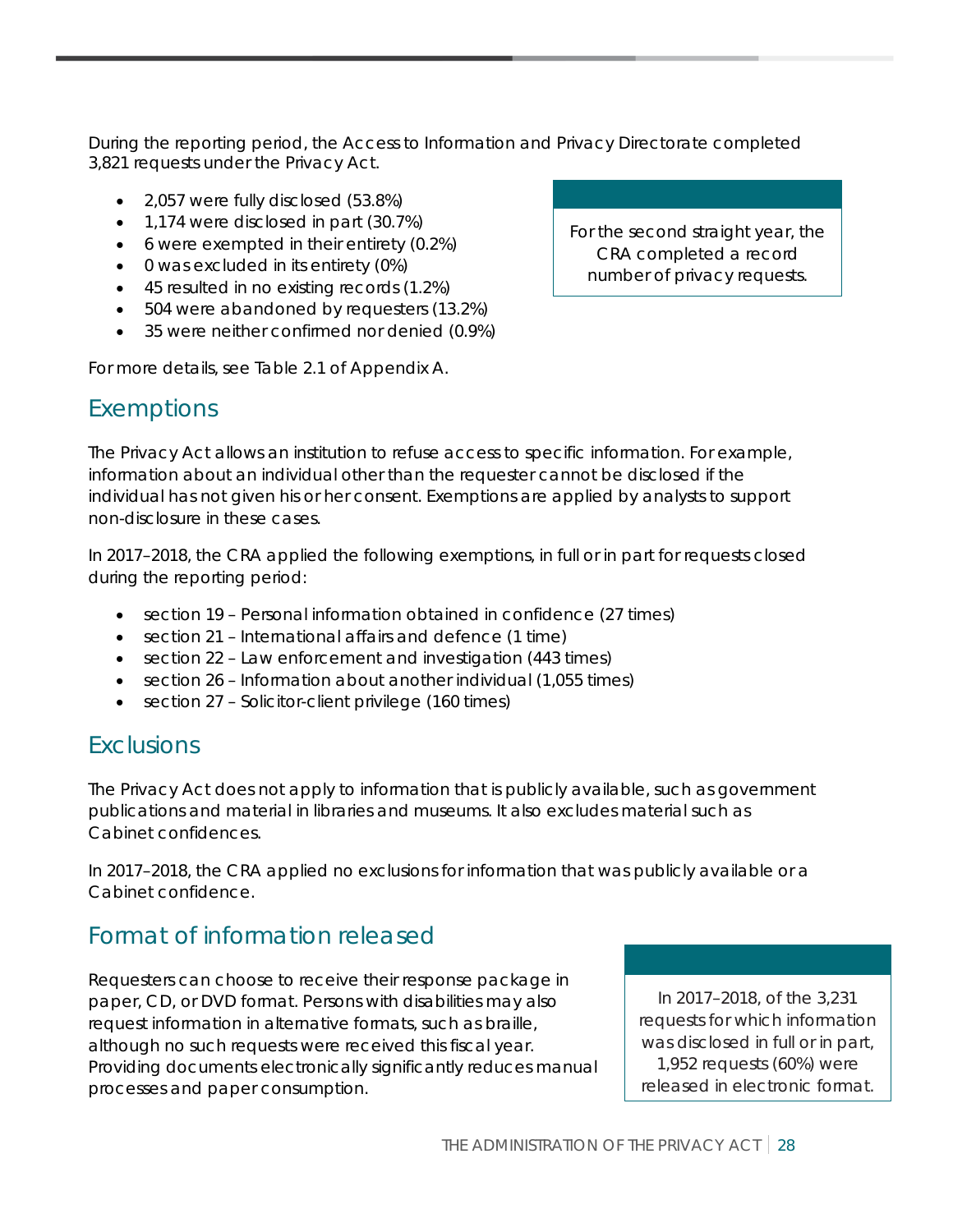## Requests for translation

Records are normally released in the language in which they exist. However, records may be translated to an official language when requested and when the institution considers it in the public interest to do so.

There were no requests for translation received in 2017-2018.

### Corrections and notations

Under the Privacy Act, an individual may ask that any factual errors or omissions in their personal information be corrected.

The CRA did not receive any requests to correct personal information during 2017-2018.

### Disclosures under subsection 8(2) of the Privacy Act

Subsection 8(2) provides that, subject to confidentiality provisions in other acts of Parliament, personal information may be disclosed without consent, for limited and specific circumstances. For example, for any purpose where, in the opinion of the head of an institution, the public interest in disclosure clearly outweighs any invasion of privacy that could result from the disclosure or the disclosure would clearly benefit the individual to whom the information relates.

The CRA's enabling tax legislation, such as the Income Tax Act and the Excise Tax Act contain confidentiality provisions that take precedence over Privacy Act disclosures. As such, any disclosure under subsection 8(2) would only involve non-tax personal information, such as employee personal information.

During the reporting period, there were no disclosures of personal information under subsection 8(2) of the Privacy Act.

## Completion time and extensions

The Privacy Act sets the timelines for responding to privacy requests. Also, the act allows time extensions if:

- meeting the original time limit would unreasonably interfere with operations
- there is a need to consult (for example, with a government institution or third party)
- there is a need to translate or convert records into another format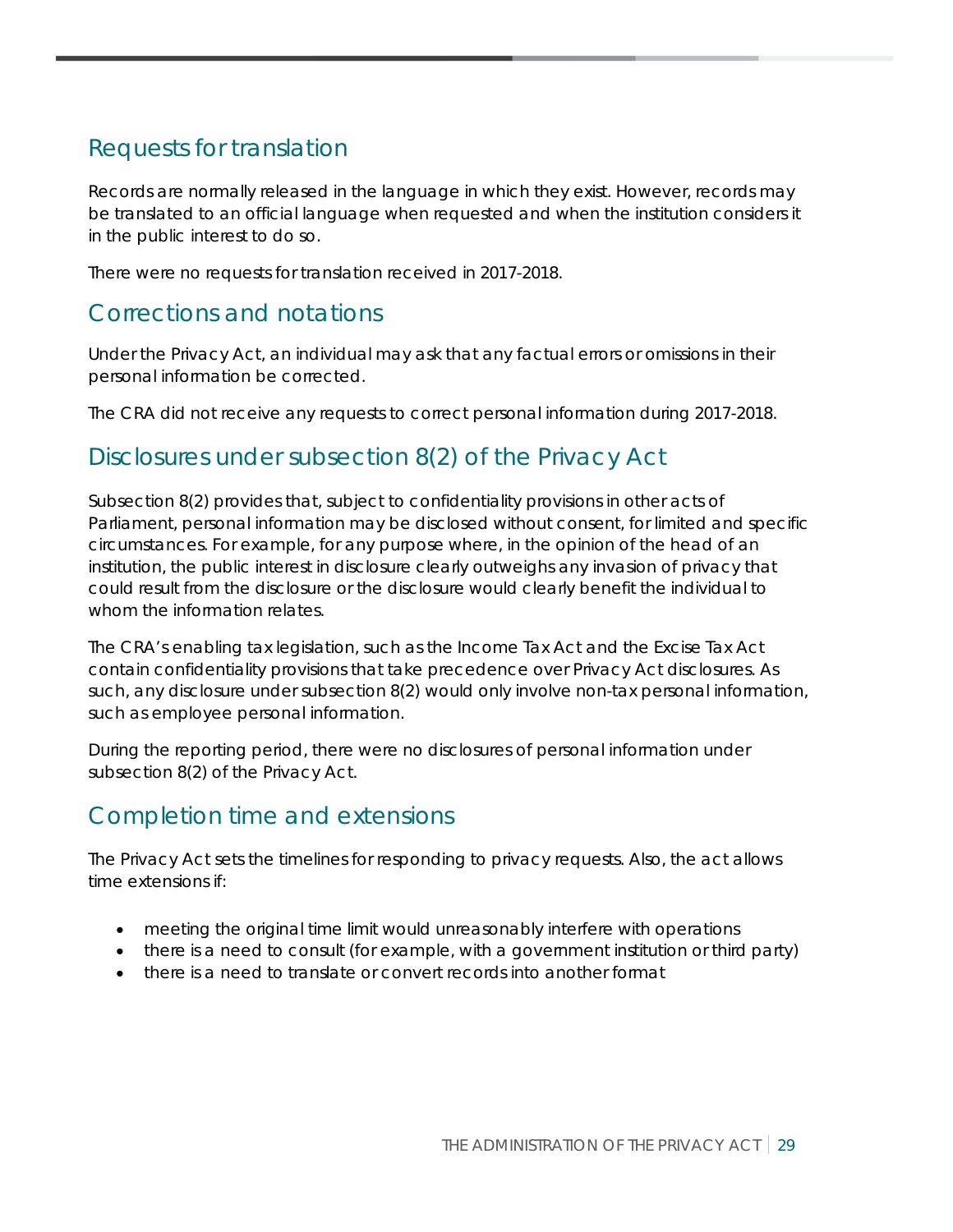421 (12%) more requests were completed in 2017–2018 compared to last fiscal.

Of the 3,821 requests closed in 2017-2018, the CRA applied extensions for 692 (18%) of them. Extensions were applied 97% of the time because of workload and meeting the original 30-day time limit would have resulted in unreasonable interference with CRA operations. The remaining 3% of the time was for consulting with third parties or other government institutions, as well as converting records into other formats.

The following chart shows the completion times for the 3,821 requests closed in 2017-2018.



### **Completion time**

The Access to Information and Privacy Directorate completed 3,467 (91%) requests within the timelines required by law. This means that responses were provided within 30 calendar days or within an extended deadline when an extension was taken.

### Deemed refusals and complexities

A deemed refusal is a request that was closed after the deadline of 30 calendar days or, if a time extension was taken, after the extended deadline.

Of the 3,821 requests closed during the reporting period, 354 were closed after the deadline, resulting in a deemed refusal rate of 9%.

The deemed refusal rate has decreased from 25% in 2016–2017 to 9% this year.

The CRA consistently receives a high volume of requests, with many of them broad in scope. In addition, there are other priorities for the directorate, including responding to consultations. Despite this, the CRA completed more files this year than any time in history.

The Treasury Board of Canada Secretariat uses two criteria to define complexity: the number of pages to process; and the nature and sensitivity of the subject matter. Based on these criteria, the CRA handles a large number of complex requests.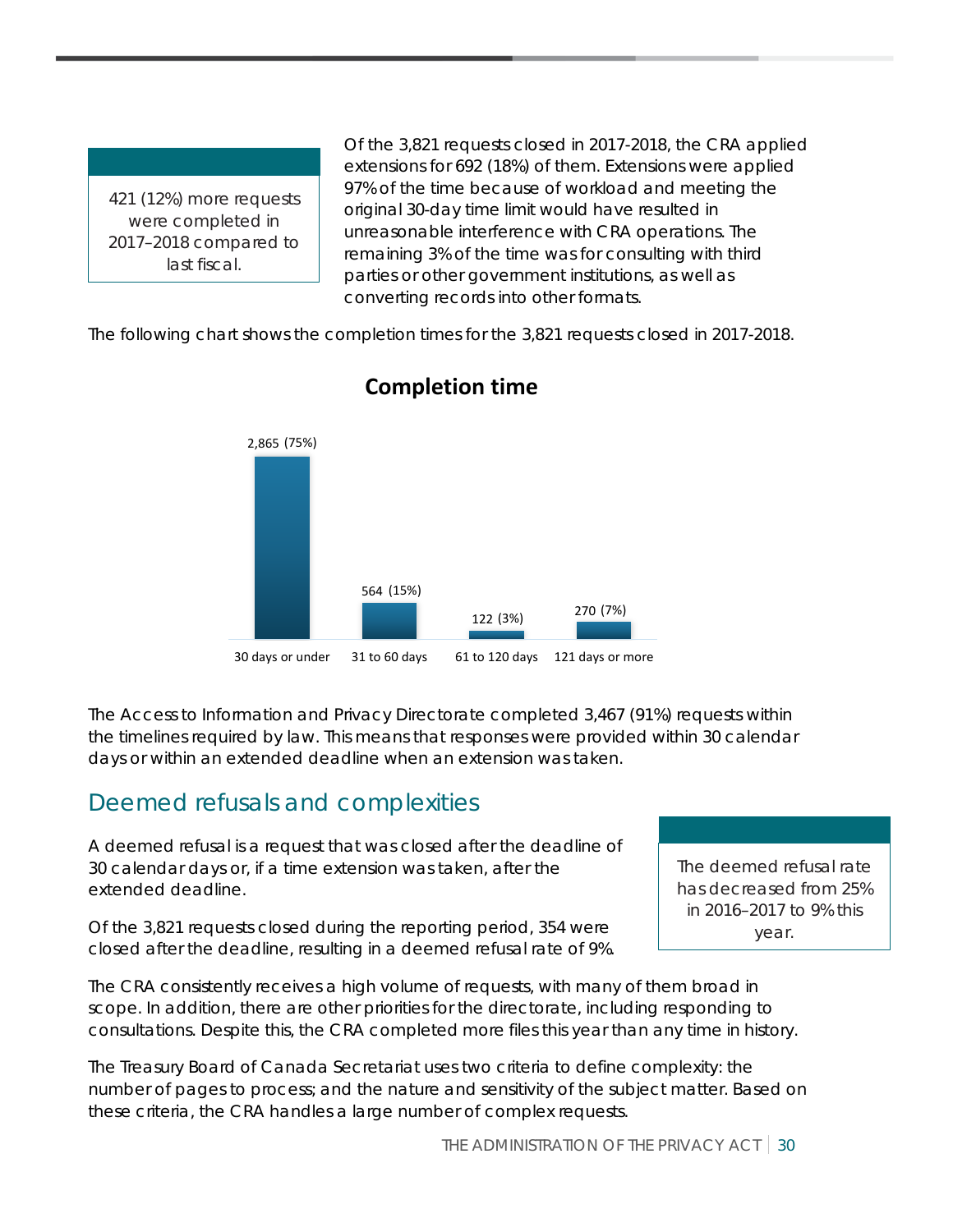For example, to respond to the 3,821 requests closed during the fiscal year, the CRA processed 920,251 pages. Of the 3,231 requests for which records were disclosed, 893 (28%)

In 2017–2018, the directorate processed an average of 241 pages per request.

involved processing more than 100 pages; 139 of these involved processing more than 1,000 pages and 8 involved processing more than 5,000 pages.

Other requests were considered complex because of the nature and sensitivity of the subject matter. For more details, see Table 2.5.3 of Appendix A.

## Completion time of consultations on Cabinet confidences

Although Cabinet confidences are excluded from the application of the Privacy Act (section 70), the policies of the Treasury Board of Canada Secretariat require agencies and departments to consult with their legal services to determine if the information requested should be excluded. If there is any doubt or if records contain discussion papers, legal counsel must consult the Office of the Counsel to the Clerk of the Privy Council Office.

In 2017-2018, the CRA did not apply any exclusions for Cabinet confidences.

### Costs

During 2017–2018, the Access to Information and Privacy Directorate's direct cost to administer the Privacy Act was \$6,288,591. This does not include significant support and resources from the branches and regions. For more details, see Table 10.1 in Appendix A.

## <span id="page-31-0"></span>**CONCLUSION**

The CRA takes privacy and the safeguarding of personal information very seriously.

In 2017–2018, the CRA continued to make significant progress in addressing challenges by: completing the final recommendation in the Office of the Privacy Commissioner of Canada 2013 audit; continuing to introduce processing efficiencies through the Lean continuous improvement method; undertaking an updated privacy impact assessment plan; improving access to training; and undertaking the review of the privacy management framework.

In 2018–2019, the CRA will continue its work to safeguard personal information and improve efficiencies in operations by implementing recommendations within the CRA's revised privacy management framework, continuing to work on the privacy impact assessment plan, continuing to implement Lean continuous improvements initiatives, and continuing to work closely with various stakeholders on the Government's commitment to modernize the Privacy Act.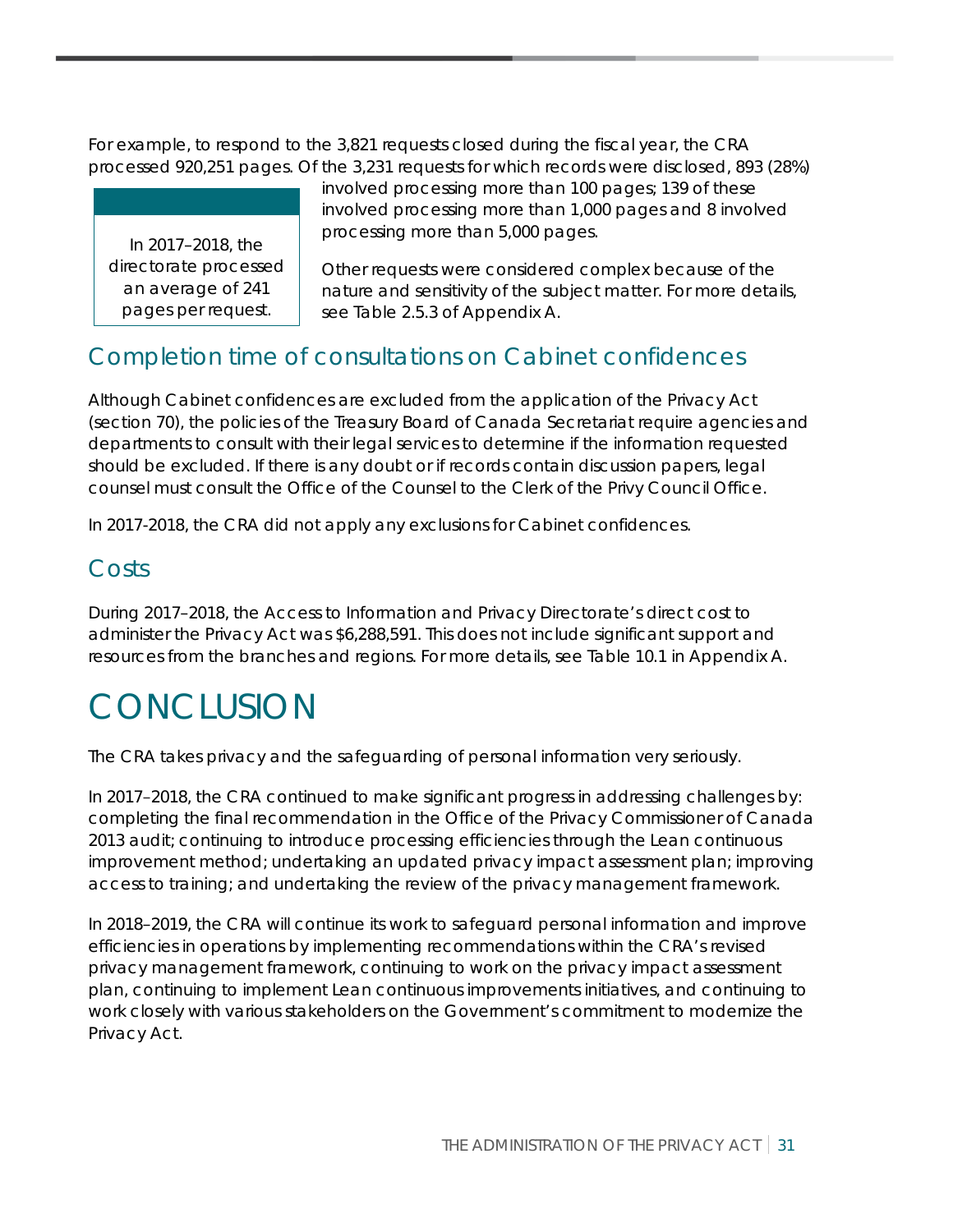## <span id="page-32-0"></span>APPENDIX A – STATISTICAL REPORT

## Statistical Report on the Privacy Act

**Name of institution:** Canada Revenue Agency **Reporting period**: April 1, 2017 to March 31, 2018

### Part 1 – Requests under the Privacy Act

**1.1 Number of requests**

|                                            | <b>Number of requests</b> |  |  |
|--------------------------------------------|---------------------------|--|--|
| Received during reporting period           | 3.791                     |  |  |
| Outstanding from previous reporting period | 541                       |  |  |
| Total                                      | 4,332                     |  |  |
| Closed during reporting period             | 3,821                     |  |  |
| Carried over to next reporting period      | 511                       |  |  |

## Part 2 - Requests closed during the reporting period

#### **2.1 Disposition and completion time**

|                                | <b>Completion time (days)</b> |                          |                |                |                 |               |                            |              |
|--------------------------------|-------------------------------|--------------------------|----------------|----------------|-----------------|---------------|----------------------------|--------------|
| <b>Disposition of requests</b> |                               | 1 to 15 16 to 3031 to 60 |                | $61$ to<br>120 | $121$ to<br>180 | 181 to<br>365 | <b>More</b><br>than<br>365 | <b>Total</b> |
| All disclosed                  | 855                           | 1,040                    | 145            | 10             | 2               | 3             | 2                          | 2,057        |
| Disclosed in part              | 76                            | 360                      | 396            | 104            | 44              | 76            | 118                        | 1,174        |
| All exempted                   | $\Omega$                      | $\overline{0}$           | 1              | 3              | $\overline{0}$  | $\Omega$      | $\overline{2}$             | 6            |
| All excluded                   | $\overline{0}$                | $\Omega$                 | $\overline{0}$ | $\mathbf 0$    | $\Omega$        | $\Omega$      | $\Omega$                   | 0            |
| No records exist               | 19                            | 15                       | 7              | 3              | $\overline{0}$  | $\mathbf{1}$  | $\overline{0}$             | 45           |
| Request abandoned              | 432                           | 40                       | 14             | 2              | $\overline{0}$  | 5             | 11                         | 504          |
| Neither confirmed nor denied   | 23                            | 5                        | 1              | $\Omega$       | 0               | $\Omega$      | 6                          | 35           |
| Total                          | 1,405                         | 1,460                    | 564            | 122            | 46              | 85            | 139                        | 3,821        |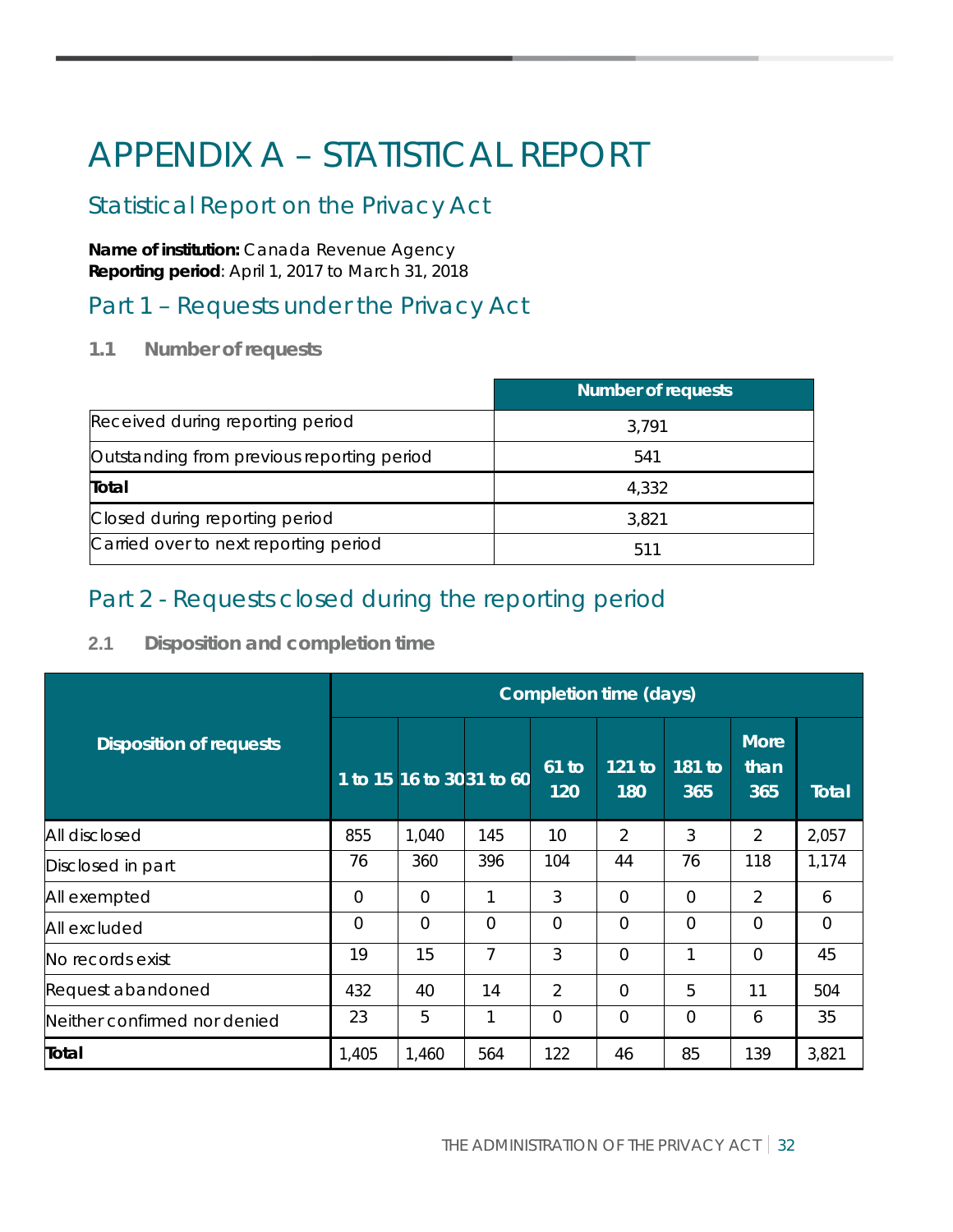### **2.2 Exemptions**

| <b>Section</b> | <b>Number of</b><br>requests | <b>Section</b> | <b>Number of</b><br>requests | <b>Section</b> | <b>Number of</b><br>requests |
|----------------|------------------------------|----------------|------------------------------|----------------|------------------------------|
| 18(2)          | $\mathbf 0$                  | 22(1)(a)(i)    | 5                            | 23(a)          | $\mathbf 0$                  |
| 19(1)(a)       | 6                            | 22(1)(a)(ii)   | 5                            | 23(b)          | 0                            |
| 19(1)(b)       | $\mathbf 0$                  | 22(1)(a)(iii)  | $\Omega$                     | 24(a)          | 0                            |
| 19(1)(c)       | 21                           | 22(1)(b)       | 433                          | 24(b)          | $\mathbf 0$                  |
| 19(1)(d)       | $\mathbf 0$                  | 22(1)(c)       | $\mathbf 0$                  | 25             | $\mathbf 0$                  |
| 19(1)(e)       | $\mathbf 0$                  | 22(2)          | $\mathbf 0$                  | 26             | 1,055                        |
| 19(1)(f)       | $\mathbf 0$                  | 22.1           | $\mathbf 0$                  | 27             | 160                          |
| 20             | $\Omega$                     | 22.2           | $\overline{0}$               | 28             | 0                            |
| 21             |                              | 22.3           | $\Omega$                     |                |                              |

#### **2.3 Exclusions**

| Section  | Number of<br>requests | Section  | <b>Number of</b><br><b>requests</b> | <b>Section</b> | <b>Number of</b><br>requests |
|----------|-----------------------|----------|-------------------------------------|----------------|------------------------------|
| 69(1)(a) |                       | 70(1)    |                                     | 70(1)(d)       | 0                            |
| 69(1)(b) |                       | 70(1)(a) |                                     | 70(1)(e)       | U                            |
| 69.1     |                       | 70(1)(b) |                                     | 70(1)(f)       | 0                            |
|          |                       | 70(1)(c) |                                     | 70.1           | 0                            |

### **2.4 Format of information released**

| <b>Disposition</b> | Paper | Electronic | Other formats |
|--------------------|-------|------------|---------------|
| All disclosed      | 1,072 | 985        |               |
| Disclosed in part  | 207   | 967        |               |
| Total              | 1.279 | 1,952      |               |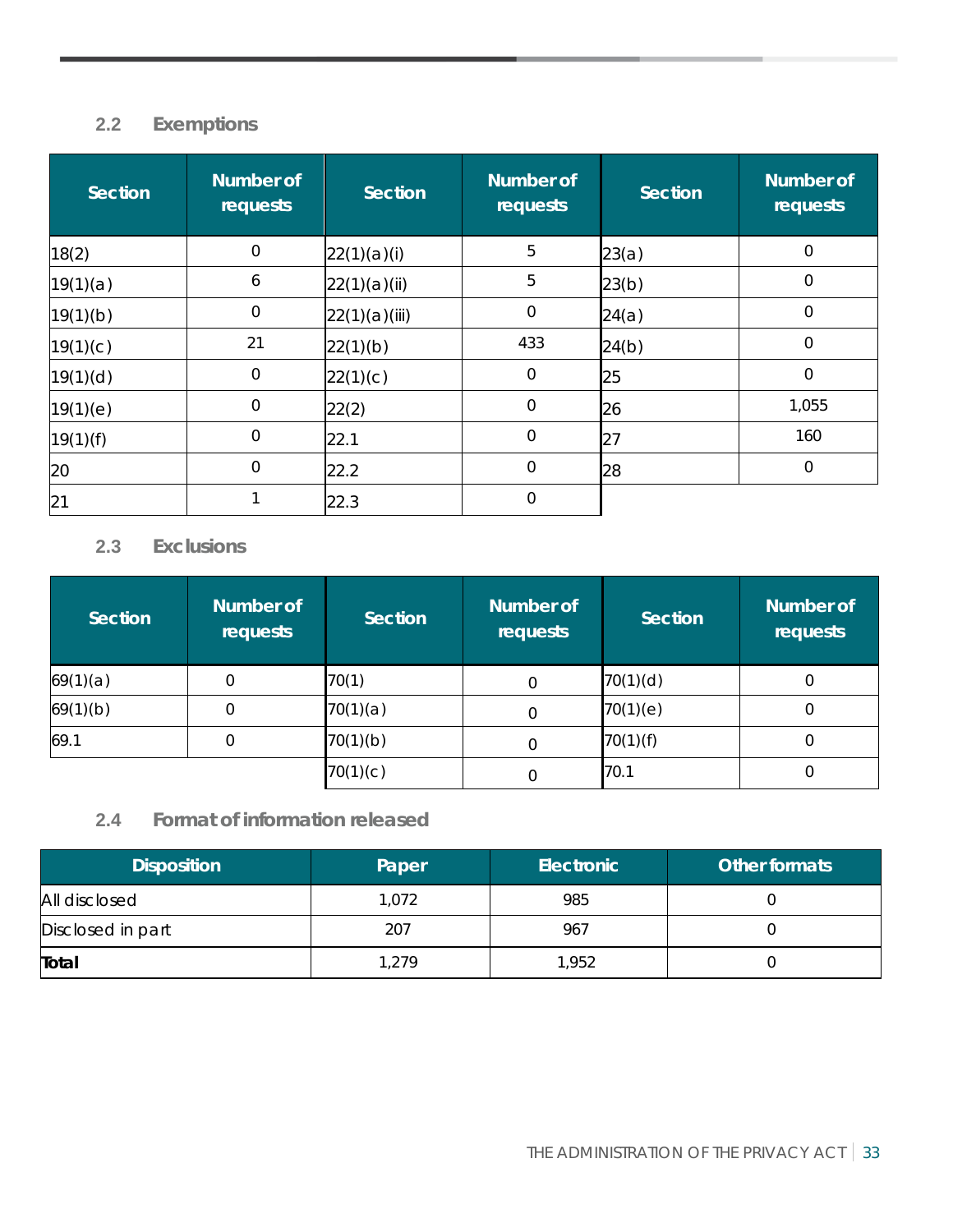### **2.5 Complexity**

#### **2.5.1 Relevant pages processed and disclosed**

| <b>Disposition of requests</b> | <b>Number of pages</b><br>processed | <b>Number of pages</b><br>disclosed | <b>Number of requests</b> |
|--------------------------------|-------------------------------------|-------------------------------------|---------------------------|
| All disclosed                  | 71,918                              | 71,918                              | 2,057                     |
| Disclosed in part              | 829,193                             | 595,162                             | 1,174                     |
| All exempted                   | 18,215                              | Ο                                   | 6                         |
| All excluded                   | 0                                   |                                     |                           |
| Request abandoned              | 925                                 | 921                                 | 504                       |
| Neither confirmed nor denied   | 0                                   |                                     | 35                        |
| Total                          | 920,251                             | 668,001                             | 3,776                     |

#### **2.5.2 Relevant pages processed and disclosed by size of request**

| <b>Disposition of</b>           |                                 | Less than 100<br>pages processed | 101 to 500 pages<br>processed   |                                 | 501 to 1000 pages<br>processed  |                                 | 1001 to 5000 pages<br>processed        |                                 | More than 5000<br>pages processed      |                                 |
|---------------------------------|---------------------------------|----------------------------------|---------------------------------|---------------------------------|---------------------------------|---------------------------------|----------------------------------------|---------------------------------|----------------------------------------|---------------------------------|
| requests                        | <b>Number</b><br>of<br>requests | Number of<br>pages<br>disclosed  | <b>Number</b><br>of<br>requests | Number of<br>pages<br>disclosed | <b>Number</b><br>of<br>requests | Number of<br>pages<br>disclosed | <b>Number</b><br><b>of</b><br>requests | Number of<br>pages<br>disclosed | <b>Number</b><br>of<br><b>requests</b> | Number of<br>pages<br>disclosed |
| All disclosed                   | 1,949                           | 54,495                           | 107                             | 16,830                          |                                 | 593                             | 0                                      | 0                               | 0                                      | 0                               |
| Disclosed in part               | 389                             | 19,359                           | 454                             | 111.607                         | 184                             | 132,196                         | 139                                    | 258,918                         | 8                                      | 73,082                          |
| All exempted                    | 6                               | $\Omega$                         | $\Omega$                        | $\Omega$                        | $\Omega$                        | $\Omega$                        | $\Omega$                               | $\Omega$                        | $\Omega$                               | $\Omega$                        |
| All excluded                    | $\Omega$                        | $\Omega$                         | $\Omega$                        | $\mathbf 0$                     | $\Omega$                        | $\Omega$                        | $\Omega$                               | $\Omega$                        | $\Omega$                               | $\Omega$                        |
| Request<br>abandoned            | 503                             | 100                              | $\Omega$                        | $\Omega$                        |                                 | 821                             | $\Omega$                               | $\Omega$                        | $\Omega$                               | $\Omega$                        |
| Neither confirmed<br>nor denied | 35                              | $\Omega$                         | $\Omega$                        | $\Omega$                        | $\Omega$                        | $\Omega$                        | $\Omega$                               | $\Omega$                        | $\Omega$                               | $\Omega$                        |
| Total                           | 2,882                           | 73,954                           | 561                             | 128,437                         | 186                             | 133,610                         | 139                                    | 258,918                         | 8                                      | 73,082                          |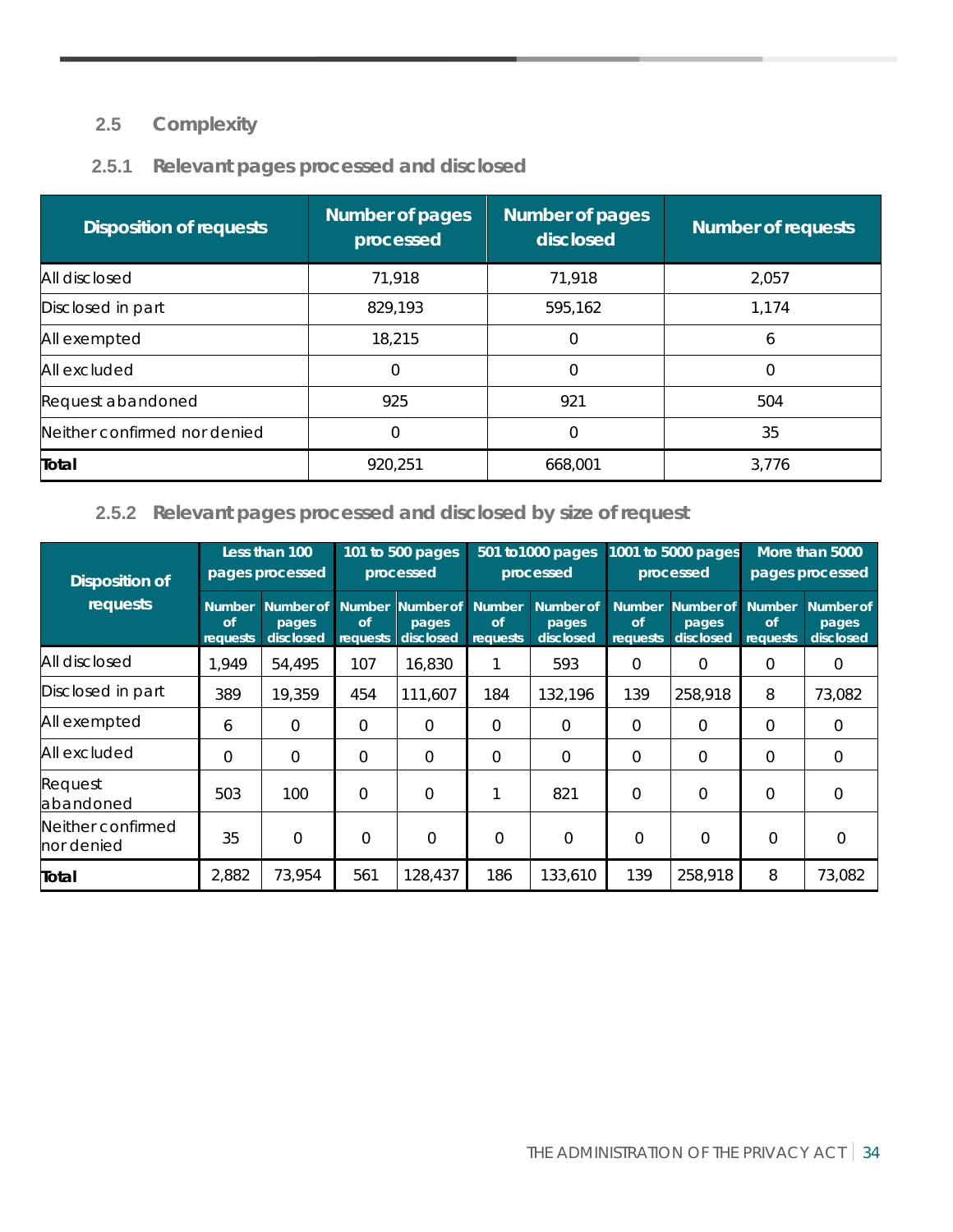### **2.5.3 Other complexities**

| <b>Disposition of requests</b> | <b>Consultation</b><br>required | Legal advice<br>sought | Interwoven<br>information | <b>Other</b> | <b>Total</b> |
|--------------------------------|---------------------------------|------------------------|---------------------------|--------------|--------------|
| All disclosed                  |                                 |                        |                           |              |              |
| Disclosed in part              |                                 |                        |                           |              |              |
| All exempted                   |                                 |                        |                           |              |              |
| All excluded                   |                                 |                        |                           |              |              |
| Request abandoned              |                                 |                        |                           |              |              |
| Neither confirmed nor          |                                 |                        |                           |              |              |
| denied                         |                                 |                        |                           |              |              |
| Total                          |                                 |                        |                           | 10           | 26           |

#### **2.6 Deemed refusals**

#### **2.6.1 Reasons for not meeting statutory deadline**

|                                                          | <b>Principal reason</b> |                          |                          |       |  |  |
|----------------------------------------------------------|-------------------------|--------------------------|--------------------------|-------|--|--|
| Number of requests closed past the<br>statutory deadline | Workload                | External<br>consultation | Internal<br>consultation | Other |  |  |
| 354                                                      | 332                     | 10                       |                          |       |  |  |

### **2.6.2 Number of days past deadline**

| Number of days past<br>deadline | <b>Number of requests</b><br>past deadline where no<br>extension was taken | <b>Number of requests</b><br>past deadline where an<br>extension was taken | <b>Total</b> |
|---------------------------------|----------------------------------------------------------------------------|----------------------------------------------------------------------------|--------------|
| 1 to 15                         | 12                                                                         | 17                                                                         | 29           |
| 16 to 30                        | 8                                                                          | 14                                                                         | 22           |
| 31 to 60                        | 6                                                                          | 17                                                                         | 23           |
| 61 to 120                       | 16                                                                         | 35                                                                         | 51           |
| 121 to 180                      | 17                                                                         | 29                                                                         | 46           |
| 181 to 365                      | 42                                                                         | 26                                                                         | 68           |
| More than 365                   | 83                                                                         | 32                                                                         | 115          |
| Total                           | 184                                                                        | 170                                                                        | 354          |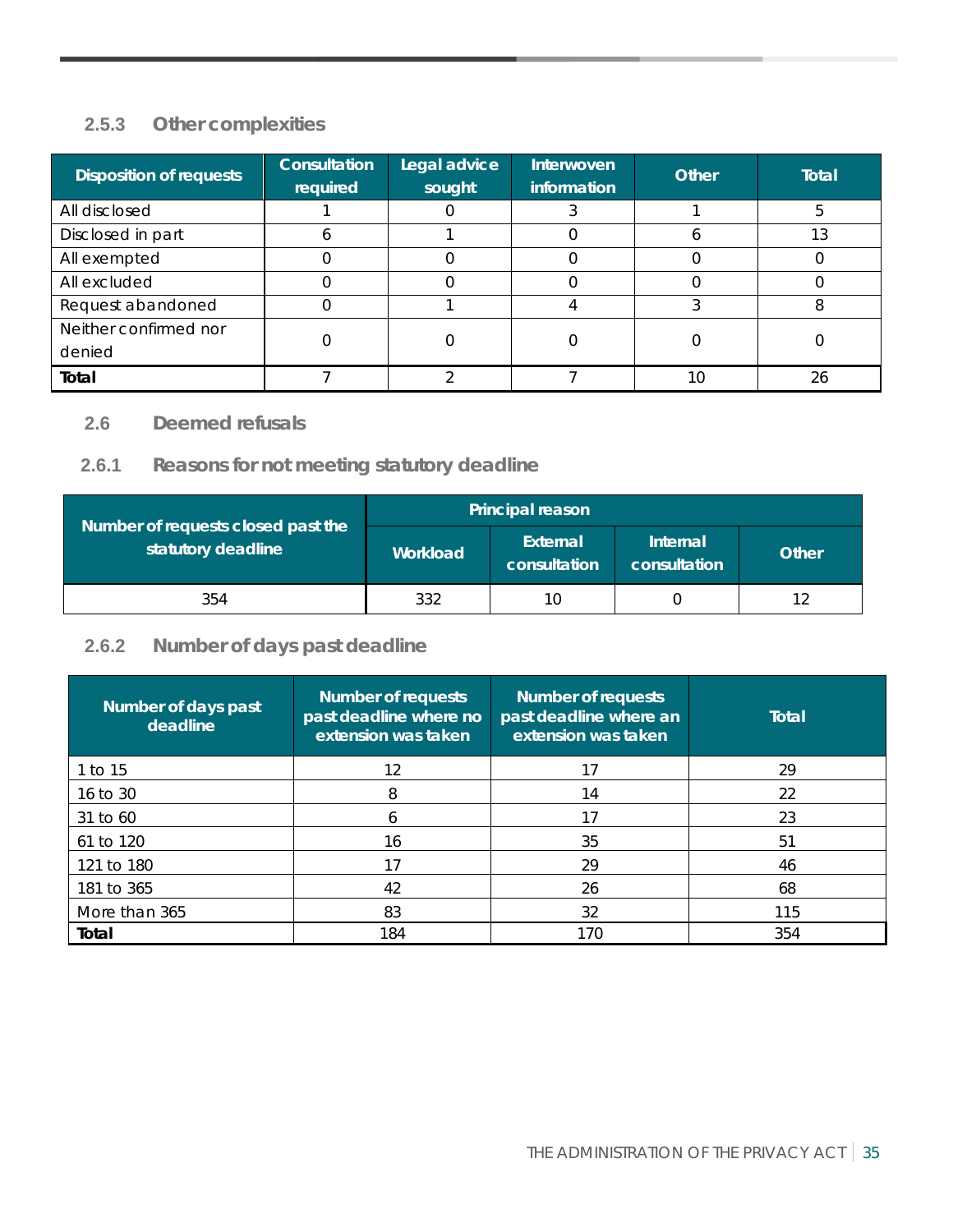#### **2.7 Requests for translation**

| <b>Translation requests</b> | Accepted | Refused | Total |
|-----------------------------|----------|---------|-------|
| English to French           |          |         |       |
| French to English           |          |         |       |
| Total                       |          |         |       |

## Part 3 - Disclosures under subsection 8(2) and 8(5)

| Paragraph 8(2)(e) | Paragraph 8(2)(m) | Subsection 8(5) | Total |
|-------------------|-------------------|-----------------|-------|
|                   |                   |                 |       |

## Part 4 – Requests for correction of personal information and notations

| Disposition for correction requests received | <b>Number</b> |
|----------------------------------------------|---------------|
| Notations attached                           |               |
| Requests for correction accepted             |               |
| Total                                        |               |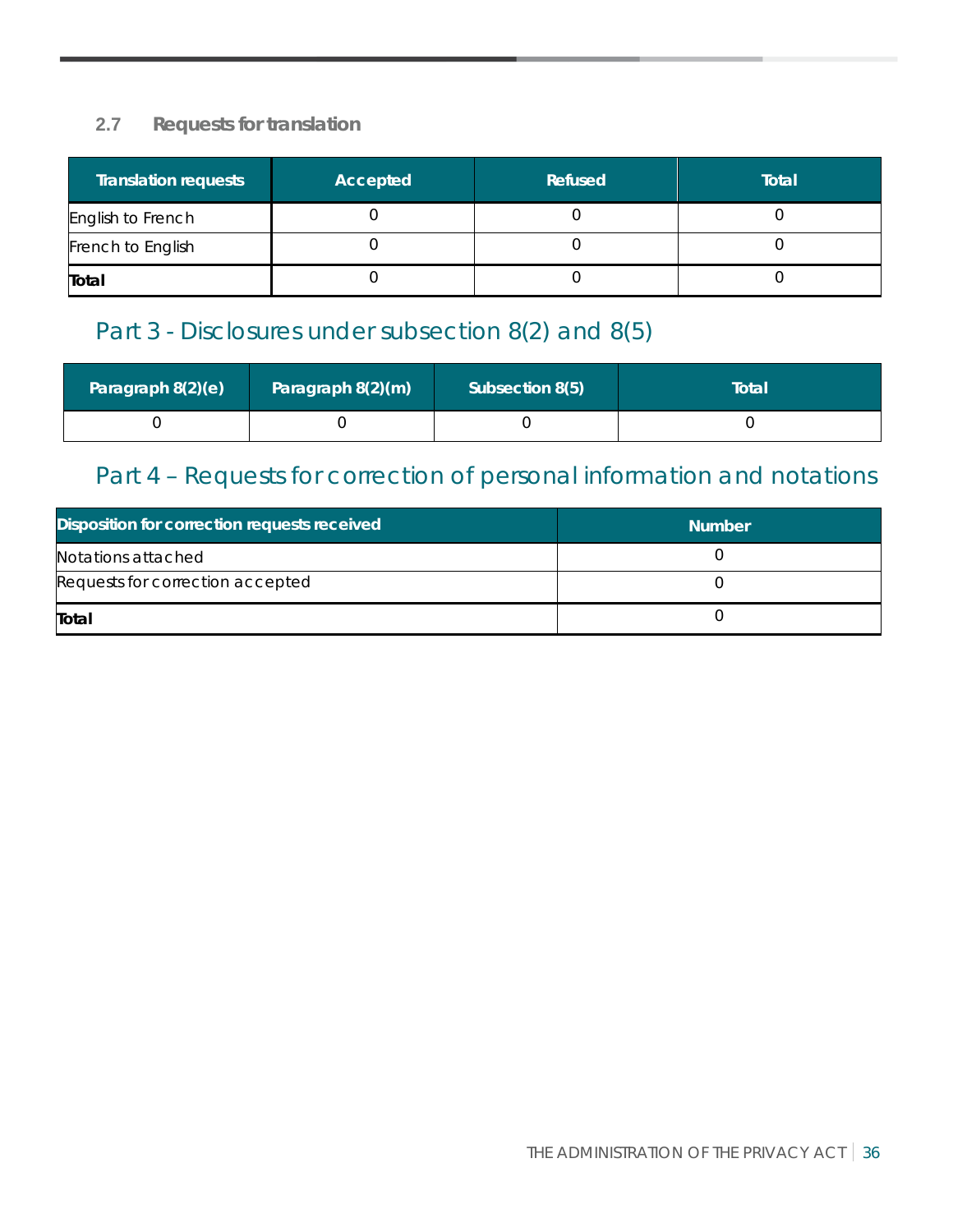### Part 5 - Extensions<sup>[1](#page-37-0)</sup>

|                                | 15(a)(i)Interference | 15(a)(ii) Consultation | 15(b)        |                                     |
|--------------------------------|----------------------|------------------------|--------------|-------------------------------------|
| <b>Disposition of requests</b> | with operations      | Section 70             | <b>Other</b> | <b>Translation or</b><br>conversion |
| All disclosed                  | 98                   |                        |              |                                     |
| Disclosed in part              | 546                  |                        |              |                                     |
| All exempt                     |                      |                        |              |                                     |
| All excluded                   |                      |                        |              |                                     |
| No records exist               |                      |                        |              |                                     |
| Request abandoned              |                      |                        |              |                                     |
| Total                          | 666                  |                        |              |                                     |

#### **5.1 Reasons for extensions and disposition of requests**

#### **5.2 Length of extensions**

|                      | 15(a)(i)Interference | $15(a)(ii)$ consultation | 15(b)        |                              |
|----------------------|----------------------|--------------------------|--------------|------------------------------|
| Length of extensions | with operations      | Section 70               | <b>Other</b> | translation or<br>conversion |
| 1 to 15 days         |                      |                          |              |                              |
| 16 to 30 days        | 663                  |                          |              |                              |
| Total                | 666                  |                          |              |                              |

<span id="page-37-0"></span><sup>1</sup> Note that the CRA has an additional 6 requests which are not accounted for in sections 5.1 and 5.2, for the disposition of 'neither confirmed nor denied'. Of this disposition, 5 requests were extended for 30 days under 15(a)(i) and 1 request was extended for 30 days under 15(b).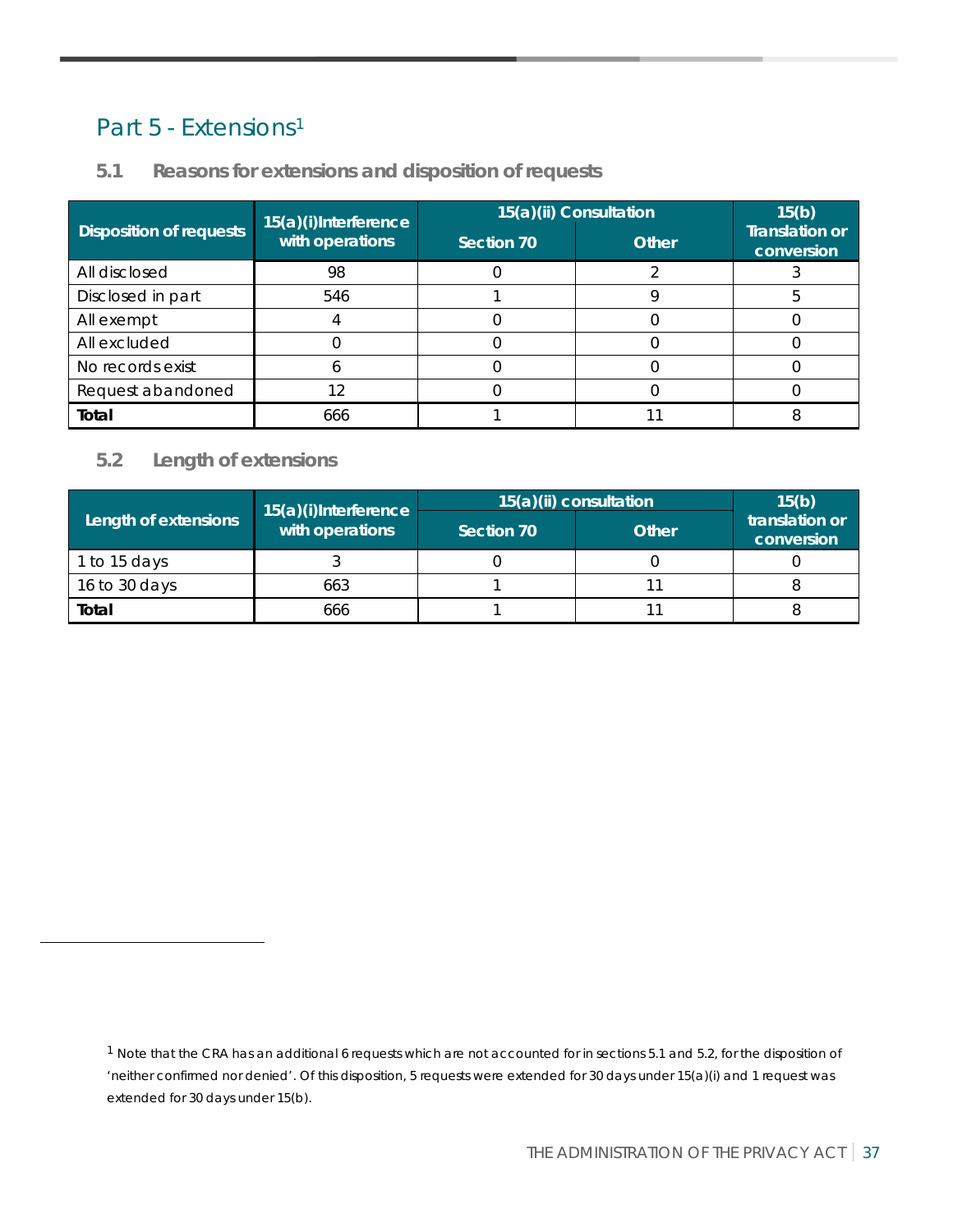## Part 6 – Consultations received from other institutions and organizations

**6.1 Consultations received from other government institutions and organizations**

| <b>Consultations</b>                                 | Other government<br><b>institutions</b> | Number of pages<br>to review | <b>Other organizations</b> | Number of pages<br>to review |
|------------------------------------------------------|-----------------------------------------|------------------------------|----------------------------|------------------------------|
| Received during<br>the reporting<br>period           |                                         | 215                          | 0                          | 0                            |
| Outstanding from<br>the previous<br>reporting period | 0                                       | $\Omega$                     | 0                          | Ω                            |
| Total                                                |                                         | 215                          | 0                          |                              |
| Closed during the<br>reporting period                | 6                                       | 168                          | 0                          | 0                            |
| Pending at the end<br>of the reporting<br>period     |                                         | 47                           |                            |                              |

**6.2 Recommendations and completion time for consultations received from other government institutions**

|                           | Number of days required to complete consultation requests |                   |          |             |                 |               |                           |              |  |
|---------------------------|-----------------------------------------------------------|-------------------|----------|-------------|-----------------|---------------|---------------------------|--------------|--|
| Recommendation            | 1 to 15                                                   | 16 to 30 31 to 60 |          | $61$ to 120 | $121$ to<br>180 | 181 to<br>365 | <b>More</b><br>than $365$ | <b>Total</b> |  |
| Disclose entirely         | 3                                                         | $\Omega$          | $\Omega$ | $\Omega$    | $\Omega$        | $\Omega$      | $\Omega$                  | 3            |  |
| Disclose in part          | $\Omega$                                                  | 2                 |          | $\Omega$    | $\Omega$        | $\Omega$      | $\overline{0}$            | 3            |  |
| Exempt entirely           | $\Omega$                                                  | $\Omega$          | $\Omega$ | $\Omega$    | $\Omega$        | $\Omega$      | $\Omega$                  | $\Omega$     |  |
| <b>Exclude entirely</b>   | $\Omega$                                                  | $\Omega$          | $\Omega$ | $\Omega$    | $\Omega$        | $\Omega$      | $\Omega$                  | $\Omega$     |  |
| Consult other institution | $\Omega$                                                  | $\Omega$          | $\Omega$ | $\Omega$    | $\Omega$        | $\Omega$      | $\Omega$                  | $\Omega$     |  |
| Other                     | $\Omega$                                                  | $\Omega$          | $\Omega$ | $\Omega$    | $\Omega$        | $\Omega$      | $\Omega$                  | $\Omega$     |  |
| Total                     | 3                                                         | 2                 |          | $\Omega$    | $\Omega$        | $\Omega$      | $\Omega$                  | 6            |  |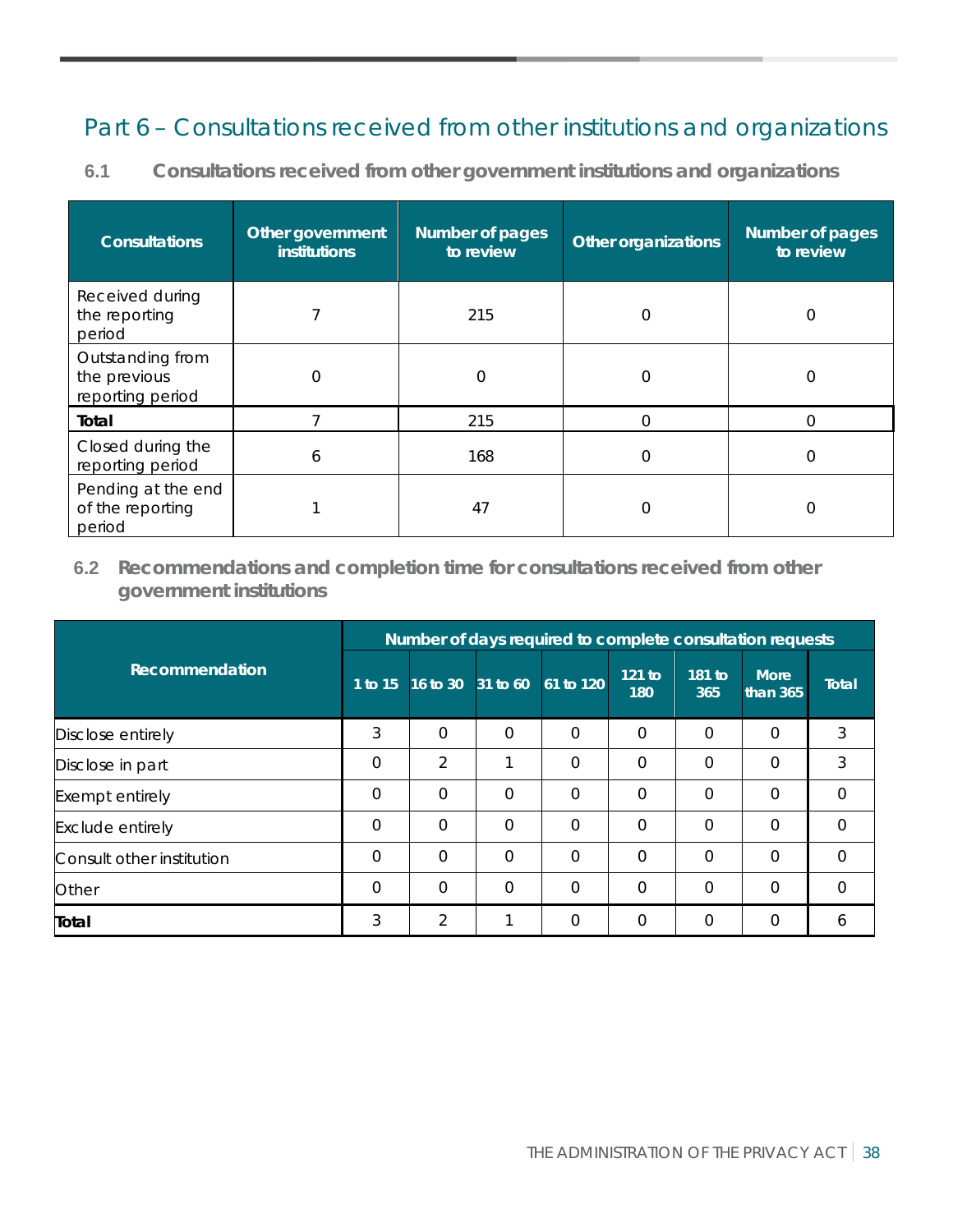#### **6.3 Recommendations and completion time for consultations received from other organizations**

|                           | Number of days required to complete consultation requests |                   |             |                |                 |               |                     |              |  |
|---------------------------|-----------------------------------------------------------|-------------------|-------------|----------------|-----------------|---------------|---------------------|--------------|--|
| Recommendation            | $\overline{1}$ to 15                                      | 16 to 30 31 to 60 |             | $61$ to<br>120 | $121$ to<br>180 | 181 to<br>365 | More<br>than<br>365 | <b>Total</b> |  |
| Disclose entirely         | $\Omega$                                                  | $\Omega$          | $\Omega$    | $\Omega$       | $\Omega$        | $\Omega$      | $\Omega$            | $\Omega$     |  |
| Disclose in part          | $\Omega$                                                  | $\Omega$          | $\Omega$    | $\Omega$       | $\Omega$        | $\Omega$      | $\Omega$            | $\Omega$     |  |
| <b>Exempt entirely</b>    | $\Omega$                                                  | $\Omega$          | $\Omega$    | $\overline{0}$ | $\Omega$        | $\Omega$      | $\mathbf 0$         | $\Omega$     |  |
| <b>Exclude entirely</b>   | $\overline{0}$                                            | $\Omega$          | $\Omega$    | $\Omega$       | $\Omega$        | $\Omega$      | $\Omega$            | $\Omega$     |  |
| Consult other institution | $\Omega$                                                  | $\Omega$          | $\Omega$    | $\Omega$       | $\overline{0}$  | $\Omega$      | $\overline{0}$      | $\Omega$     |  |
| Other                     | $\overline{0}$                                            | $\mathbf 0$       | $\mathbf 0$ | $\mathbf 0$    | $\mathbf 0$     | $\Omega$      | $\overline{0}$      | 0            |  |
| Total                     | $\Omega$                                                  | $\Omega$          | $\Omega$    | $\Omega$       | $\Omega$        | $\Omega$      | $\overline{0}$      | $\Omega$     |  |

## Part 7: Completion time of consultations on Cabinet confidences

#### **7.1 Requests with Legal Services**

|                |                              | Less than 100<br>pages processed | 101-500 pages<br>processed |                                 | 501 to 1000 pages<br>processed |                                 | 1001 to 5000<br>pages processed |                                 | More than 5000<br>pages processed |                                 |
|----------------|------------------------------|----------------------------------|----------------------------|---------------------------------|--------------------------------|---------------------------------|---------------------------------|---------------------------------|-----------------------------------|---------------------------------|
| Number of days | <b>Number of</b><br>requests | Number of<br>pages<br>disclosed  | Number of<br>requests      | Number of<br>pages<br>disclosed | Number of<br>requests          | Number of<br>pages<br>disclosed | Number of<br>requests           | Number of<br>pages<br>disclosed | Number of<br>requests             | Number of<br>pages<br>disclosed |
| 1 to 15        | $\Omega$                     | $\Omega$                         | $\Omega$                   | $\Omega$                        | $\Omega$                       | $\Omega$                        | $\Omega$                        | $\Omega$                        | $\Omega$                          | $\Omega$                        |
| 16 to 30       | $\Omega$                     | $\mathbf 0$                      | $\Omega$                   | $\Omega$                        | $\Omega$                       | $\Omega$                        | $\Omega$                        | $\Omega$                        | $\Omega$                          | $\Omega$                        |
| 31 to 60       | $\Omega$                     | 0                                | $\Omega$                   | $\Omega$                        | $\Omega$                       | $\Omega$                        | $\Omega$                        | $\Omega$                        | $\Omega$                          | $\overline{0}$                  |
| 61 to 120      | $\Omega$                     | $\overline{0}$                   | $\overline{0}$             | $\Omega$                        | $\Omega$                       | $\overline{0}$                  | $\Omega$                        | $\Omega$                        | $\Omega$                          | $\Omega$                        |
| l121 to 180    | $\Omega$                     | $\Omega$                         | $\Omega$                   | $\Omega$                        | $\Omega$                       | $\Omega$                        | $\Omega$                        | $\Omega$                        | $\Omega$                          | $\Omega$                        |
| 181 to 365     | $\Omega$                     | $\Omega$                         | $\Omega$                   | $\Omega$                        | $\Omega$                       | $\Omega$                        | $\Omega$                        | $\Omega$                        | $\Omega$                          | $\overline{0}$                  |
| More than 365  | $\Omega$                     | $\Omega$                         | $\Omega$                   | $\Omega$                        | $\Omega$                       | $\Omega$                        | $\Omega$                        | $\Omega$                        | $\Omega$                          | $\Omega$                        |
| Total          | $\Omega$                     | $\Omega$                         | $\Omega$                   | $\Omega$                        | $\Omega$                       | $\Omega$                        | $\Omega$                        | $\overline{0}$                  | $\Omega$                          | $\Omega$                        |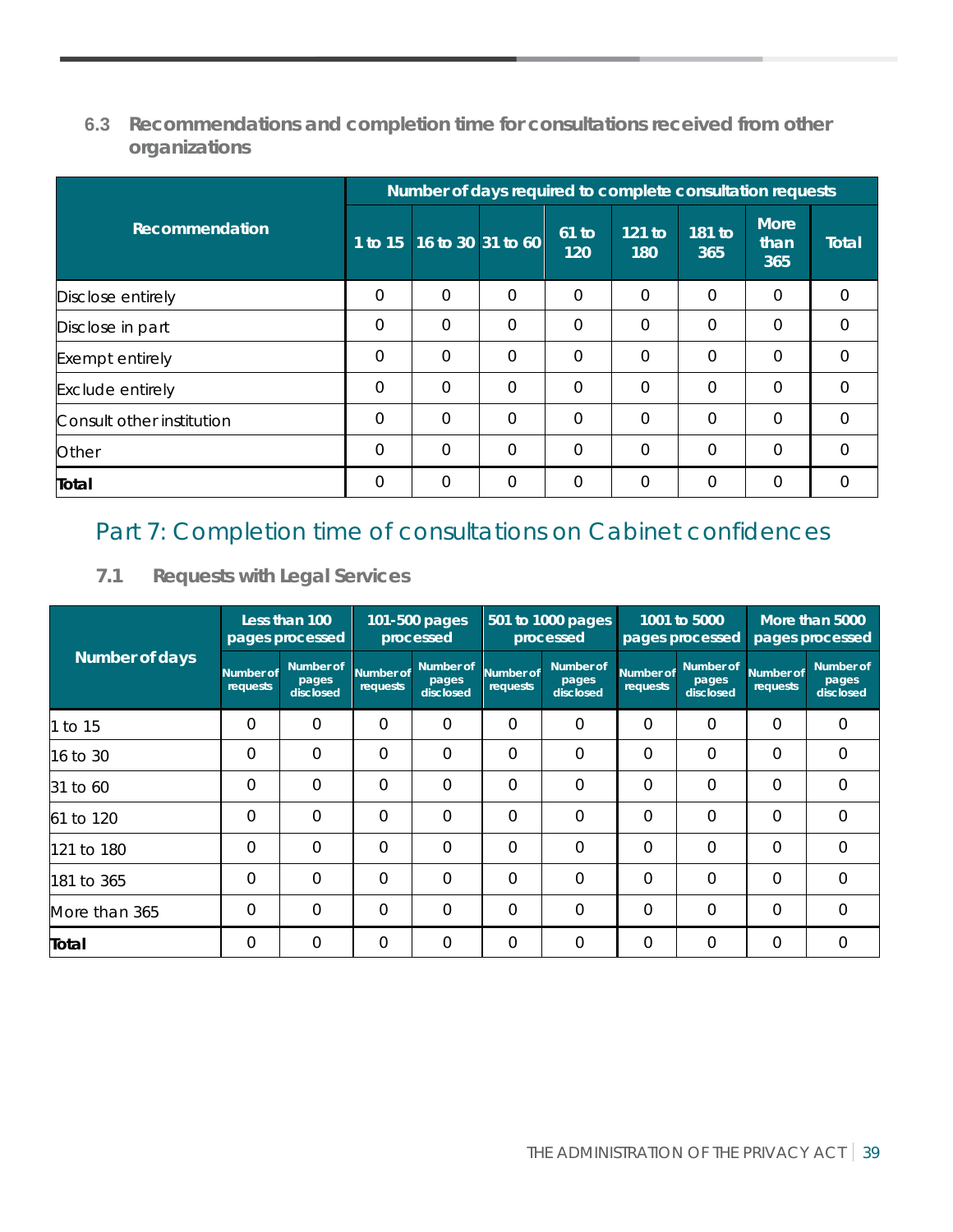### **7.2 Requests with Privy Council Office**

|                | processed             | Less than 100 pages             | 101 to 500 pages<br>processed |                                        | 501 to 1000 pages<br>processed |                                        | processed             | 1001 to 5000 pages              |                              | More than 5000 pages<br>processed |
|----------------|-----------------------|---------------------------------|-------------------------------|----------------------------------------|--------------------------------|----------------------------------------|-----------------------|---------------------------------|------------------------------|-----------------------------------|
| Number of days | Number of<br>requests | Number of<br>pages<br>disclosed | Number of<br><b>requests</b>  | <b>Number</b><br>of pages<br>disclosed | Number of<br>requests          | <b>Number</b><br>of pages<br>disclosed | Number of<br>requests | Number of<br>pages<br>disclosed | <b>Number of</b><br>requests | Number of<br>pages<br>disclosed   |
| 1 to 15        | $\Omega$              | 0                               | $\Omega$                      | $\Omega$                               | $\Omega$                       | $\Omega$                               | $\Omega$              | $\Omega$                        | $\Omega$                     | $\mathbf 0$                       |
| 16 to 30       | 0                     | 0                               | $\Omega$                      | $\Omega$                               | $\Omega$                       | $\Omega$                               | 0                     | 0                               | $\Omega$                     | $\overline{0}$                    |
| 31 to 60       | $\Omega$              | $\Omega$                        | $\Omega$                      | $\Omega$                               | $\Omega$                       | $\Omega$                               | $\Omega$              | $\Omega$                        | $\Omega$                     | $\Omega$                          |
| 61 to 120      | $\Omega$              | 0                               | $\Omega$                      | $\Omega$                               | $\Omega$                       | $\Omega$                               | $\Omega$              | $\Omega$                        | $\Omega$                     | $\Omega$                          |
| 121 to 180     | 0                     | 0                               | $\Omega$                      | 0                                      | $\Omega$                       | $\Omega$                               | $\Omega$              | 0                               | 0                            | $\mathbf 0$                       |
| 181 to 365     | $\Omega$              | 0                               | $\Omega$                      | $\Omega$                               | $\Omega$                       | $\Omega$                               | $\Omega$              | $\Omega$                        | $\Omega$                     | $\Omega$                          |
| More than 365  | $\Omega$              | 0                               | $\Omega$                      | $\Omega$                               | $\Omega$                       | $\Omega$                               | $\Omega$              | $\Omega$                        | 0                            | $\Omega$                          |
| Total          | $\Omega$              | 0                               | 0                             | 0                                      | $\mathbf 0$                    | $\mathbf 0$                            | 0                     | 0                               | 0                            | $\Omega$                          |

## Part 8 - Complaints and investigations notices received

| Section 31     | Section 331 | Section 35 | Court action | Total |
|----------------|-------------|------------|--------------|-------|
| ററ<br><u>.</u> |             | ۷O         |              | ხხ    |

## Part 9 - Privacy impact assessments (PIAs)

| Number of PIA(s) completed |  |
|----------------------------|--|
|----------------------------|--|

## PART 10 - Resources related to the Privacy Act

#### **10.1 Costs**

| <b>Expenditures</b>               |           | <b>Amount</b> |
|-----------------------------------|-----------|---------------|
| <b>Salaries</b>                   |           | \$5,393,835   |
| Overtime                          |           | \$215,877     |
| Goods and services                |           | \$678,879     |
| - Professional services contracts | \$429,906 |               |
| - Other                           | \$248,973 |               |
| Total                             |           | \$6,288,591   |